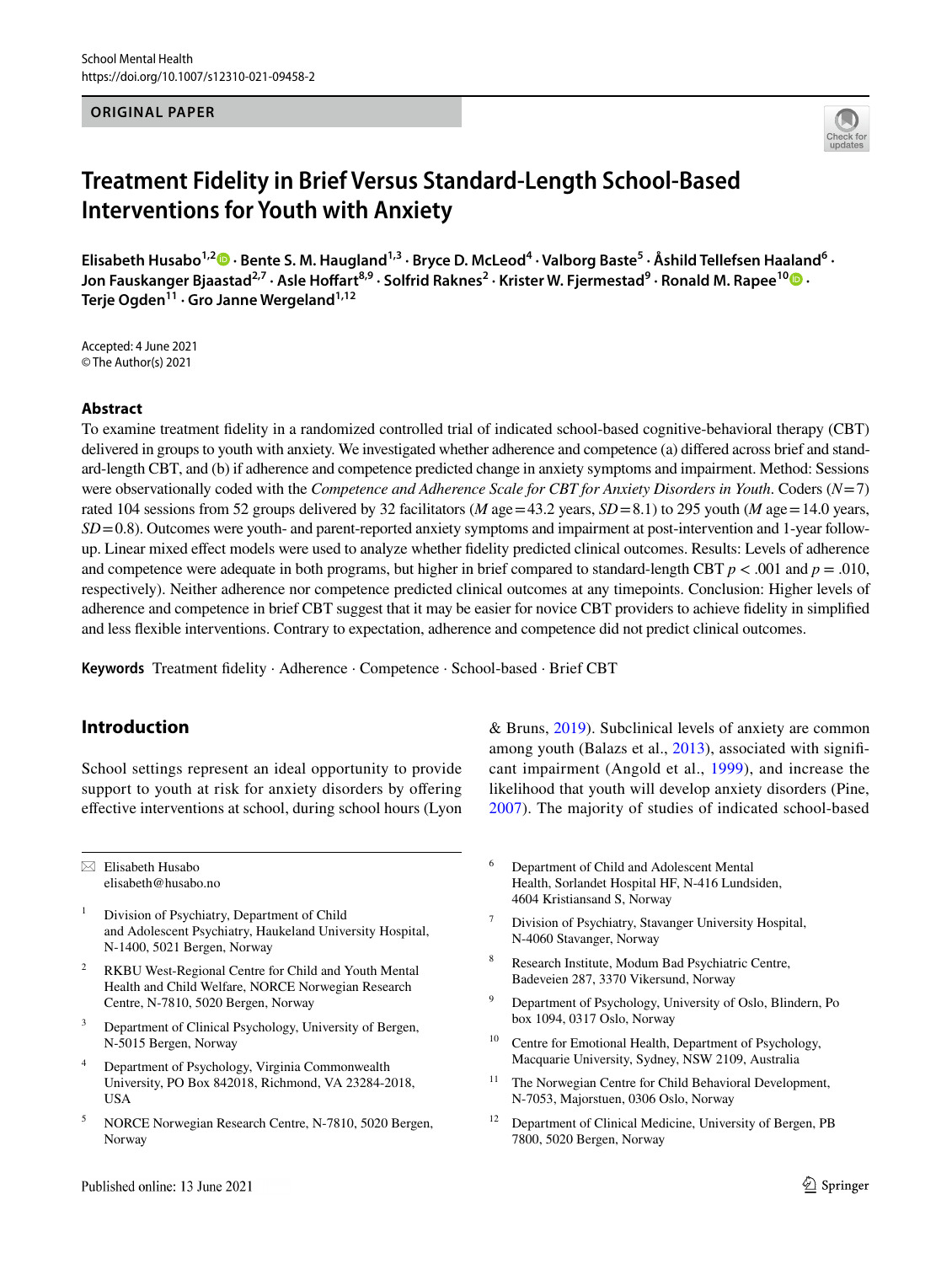prevention provided to youth with anxiety has been on cognitive behavioral therapy (CBT), and these studies have shown small to moderate effects (e.g., Haugland et al., [2020](#page-11-1); Stoll et al., [2020;](#page-12-1) Werner-Seidler et al., [2017\)](#page-13-0). However, barriers to implementing CBT programs in school settings exist. For example, schools may not have (enough) mental health professionals, lack the time and resources required to implement a program, or be reluctant to invest time for training and consultation (Rasmussen et al., [2019;](#page-12-2) Weist et al., [2017](#page-12-3)). Addressing these barriers may help improve the implementation and the efectiveness of indicated CBT programs in school settings.

# **Design of CBT Programs**

Many CBT programs are designed to be delivered by mental health professionals (Muggeo et al., [2017](#page-12-4); Werner-Seidler et al., [2017\)](#page-13-0). Yet the extent to which mental health professionals are available to deliver CBT programs in schools varies across school districts (Langley et al., [2010\)](#page-11-2). If treatments can be delivered by personnel with less mental health training in schools (e.g., school health nurses), then this may increase the number of individuals available to deliver mental health treatments (Kakuma et al., [2011\)](#page-11-3). However, if a mismatch between the design of CBT programs and the training background of school personnel exists, then it may serve to undermine the effectiveness by impacting the delivery of these programs (Lyon & Koerner, [2016](#page-11-4)).

CBT programs can be designed to make them easy to deliver for school personnel with minimal prior CBT training (i.e., novice CBT providers; Bennett-Levy et al., [2010](#page-10-2)). First, program materials can be made simple (e.g., minimize the level of possible tailoring of the interventions to each client), because program protocols with higher complexity may require more clinical experience to deliver with treatment fdelity (Lyon & Koerner, [2016](#page-11-4)). Second, more structure can be introduced (e.g., more detailed instructions, assigning number of minutes that should be spent on each component in the sessions) to increase support for providers. A high degree of fexibility may create uncertainty in how to deliver a program (Chorpita & Daleiden, [2014\)](#page-10-3). It is possible that increased structure and simple presentation materials for program content may make it easier for novice CBT providers to deliver CBT programs in school settings, but few studies have tested this question.

## **Treatment Fidelity**

Measurement of treatment fdelity can be used to determine if eforts to create simplifed and more structured CBT programs are successful (Proctor et al., [2011\)](#page-12-5). Treatment fdelity concerns the extent to which a program is delivered as designed (Schoenwald et al., [2011\)](#page-12-6). In mental health research, the term often includes three components: (a) Adherence—the degree to which the core elements of a program are delivered, (b) Competence—how skillfully the core elements of a program are delivered, and (c) Differentiation—the extent to which non-prescribed program content is avoided (Perepletchikova et al., [2007](#page-12-7); Southam-Gerow et al.,  $2021$ ). In this paper, we focus on two of these components, adherence, and competence, since our focus is on characterizing the delivery of two interventions.

One way to gauge if efforts to make CBT programs easy to deliver by novice CBT providers are successful is to determine if treatment fdelity is higher in a brief, simple and structured program than in a standard-length program, which may be more complex and with more room for fexibility. We tested this in a study where both programs were delivered by the same providers, training, and supervision were held constant across groups, and where both programs were efective in reducing anxiety symptoms (Haugland et al., [2020\)](#page-11-1).

Beyond understanding the impact of program design on treatment fdelity, examining if treatment fdelity predicts clinical outcomes in school settings can inform implementation efforts. In the treatment evaluation literature, findings have been mixed regarding the relation between treatment fdelity and clinical outcomes (Collyer et al., [2019;](#page-10-4) Rapley & Loades, [2018](#page-12-9); Webb et al., [2010](#page-12-10)). Some studies have found that higher adherence (Hogue et al., [2008](#page-11-5); Podell et al., [2013\)](#page-12-11) or higher competence (Podell et al., [2013\)](#page-12-11) predict improvements in clinical outcomes. For example, a study of CBT for anxiety in community mental health clinics (hereafter called *community clinics*) found that higher adherence predicted improved clinical outcomes, and that competence among clinicians with two years of CBT training predicted improved clinical outcomes (Bjaastad et al., [2018](#page-10-5)). Yet most studies have found no signifcant prediction by adherence (Hartnett et al., [2016](#page-11-6); Heywood & Fergusson, [2016;](#page-11-7) Liber et al., [2010](#page-11-8); Overbeek et al., [2013;](#page-12-12) Southam-Gerow et al., [2021\)](#page-12-8) or competence (Garner et al., [2012](#page-11-9); Hogue et al., [2008;](#page-11-5) Southam-Gerow et al., [2021](#page-12-8)) on clinical outcomes. Most studies that have investigated whether fdelity predicts outcome focus on mental health professionals delivering care in university or outpatient mental health settings (see Collyer et al., [2019;](#page-10-4) Webb et al., [2010\)](#page-12-10). Thus, it is an open question whether these fndings will generalize to novice CBT providers delivering CBT programs in school settings (Mellin et al., [2011\)](#page-12-13).

To date, only two studies have looked at whether fdelity predicts clinical outcomes in CBT for anxiety in schoolbased programs. The frst study, with two published articles, indicated that greater adherence in the use of CBT session structure components (e.g., agenda-setting and homework assignment) and higher competence in administering these components, predicted better clinical outcomes (i.e.,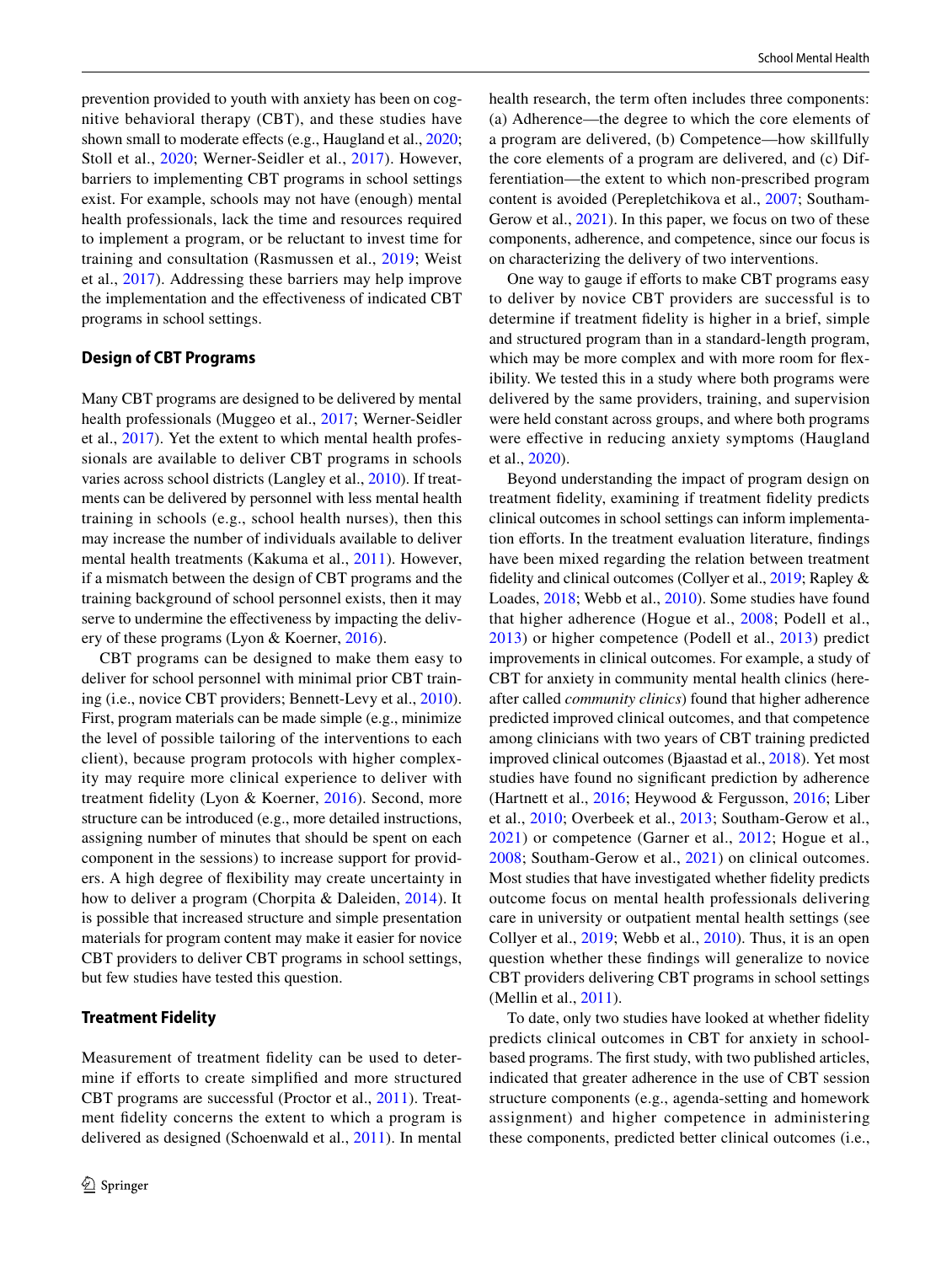symptom reduction and diagnostic recovery; Ginsburg et al., [2012](#page-11-10)). In contrast, greater adherence in delivering specifc CBT modules (e.g., psychoeducation, exposure) did not predict better clinical outcomes (Becker et al., [2012](#page-10-6)). The authors hypothesized that the lack of prediction was due to providers not having enough training and supervision to deliver the program with optimal skills (Becker et al., [2012](#page-10-6); Ginsburg et al., [2012\)](#page-11-10). The second study found that providerrated adherence predicted anxiety symptom improvement at 3-month follow-up (Caron et al., [2020](#page-10-7)). However, both studies were limited by small samples size (*N*=16 and *N*=54), making it difficult to draw conclusions about the relation between treatment fdelity and clinical outcomes.

## **Aims of the Study**

The current study investigated competence and adherence in two school-based CBT programs and how treatment fdelity predicts outcomes. Three research questions were investigated: (a) do adherence and competence difer by CBT program (brief and standard-length), (b) do adherence and competence predict change in anxiety symptoms and impairment at post-intervention and at 1-year follow-up, and (c) do the brief and standard-length CBT programs difer in the prediction of outcome by adherence and competence? Investigating these questions can help determine what programs are most suitable to implement in schools by novice providers and ascertain whether the association between fdelity and clinical outcomes difers across CBT programs with diferent designs. To investigate these questions, the current study presents secondary analyses from a multisite, school-based randomized controlled trial (RCT) evaluating the efectiveness of two group-based indicated CBT programs for youth with elevated anxiety symptoms compared to a waitlist (WL) control: a 5-session CBT program called Vaag (Raknes et al., [2015\)](#page-12-14) and a 10-session CBT program called Cool Kids (CK; Rapee et al., [2006](#page-12-15)).

# **Methods**

In the RCT, randomization was determined prior to inclusion, and groups of fve to eight youth from each school were randomized to one of three conditions: Vaag (15 groups; *n*=91), CK (19 groups; *n*=118), or WL (18 groups; WL;  $n = 104$ ). Youth and parents completed assessments at preintervention, post-intervention, and at 1-year follow-up. The study was approved by the Regional Committee for Medical and Health Research Ethics, Western Norway (approval no 2013/2331). Participants including youth, parents and facilitators provided written informed assent/consent. See Haugland et al. [\(2017](#page-11-11)) and Haugland et al. ([2020](#page-11-1)) for details about procedures and outcomes (NCT02279251, clinicalrials.gov).

The RCT showed that school-based CBT was efective in reducing anxiety symptoms and impairment relative to WL (Haugland, 2020). The RCT involved 52 CBT groups (24 Vaag, 28 CK) delivered at school, during school hours. Within-group (pre-post) effect sizes (Cohen's *d*) for youthand parent-reported anxiety ranged from 0.41–0.53 in Vaag and 0.62–0.67 in CK, respectively. Thus, within-group efect sizes were generally larger for CK compared to Vaag. Furthermore, Vaag was deemed *not* non-inferior to CK. Outcomes were maintained or improved at 1-year followup for both interventions (Haugland et al., [2020\)](#page-11-1). Facilitators achieved adequate adherence and competence in both programs. Fidelity was measured by the Competence and Adherence Subscale for CBT for Anxiety Disorders in Youth (Bjaastad et al., [2016\)](#page-10-8). Adherence and competence scores for each group (mean of 2 rated sessions) ranged from 3.17 to 5.75 (*M*=4.41, *SD*=0.56) for adherence and 2.75 to 5.88  $(M=4.18, SD=0.66)$  for competence.

#### **Participants and Procedure**

#### **Youth Participants**

The RCT included 313 youth ( $M$  age = 14.0 years, SD = 0.8; range 12–15 years, 84% female, 16% male). They were from high (29.7%), medium (62.3%), and low  $(8.0\%)$  social class families, defned by the Registrar General Social Class coding scheme (Currie et al., [2008\)](#page-10-9). The youth were recruited from 18 schools (17 public, 1 private) in urban and rural areas, from October 2014 to November 2016. Youth were invited to participate in the study if (a) either self- or parentreported youth anxiety symptoms were≥25 on the Spence Children's Anxiety Scale (SCAS; Spence, [1998](#page-12-16)), and (b) interference in daily life was indicated by a score of  $\geq 1$  on the frst question of the Child Anxiety Life Interference Scale (CALIS; self- and/or parent-report; Lyneham, [2013](#page-11-12)). See Table [1](#page-3-0) for baseline youth and family characteristics.

Youth participants in the RCT who attended at least one CBT session ( $N = 295$ ; M age = 14.0, SD = 0.8; range 12–15 years; 85% female, 15% male) were included in the present study. Of these, 252 were defned as treatment completers (attending≥4 sessions of Vaag or≥7 sessions of CK), with the remaining defined as non-completers  $(n=43)$ . Retention rates were not diferent between interventions (*p*=0.68; Haugland et al., [2020](#page-11-1)).

#### **Facilitators**

Thirty-two facilitators (*M* age = 43.2 years,  $SD = 8.1$ , range 32–62 years; 93.8% female, 6.2% male) delivered the CBT programs. The facilitators were recruited from school and community services (school nurses *n*=21, community psychologists  $n=5$ , family therapist  $n=1$ ) or from community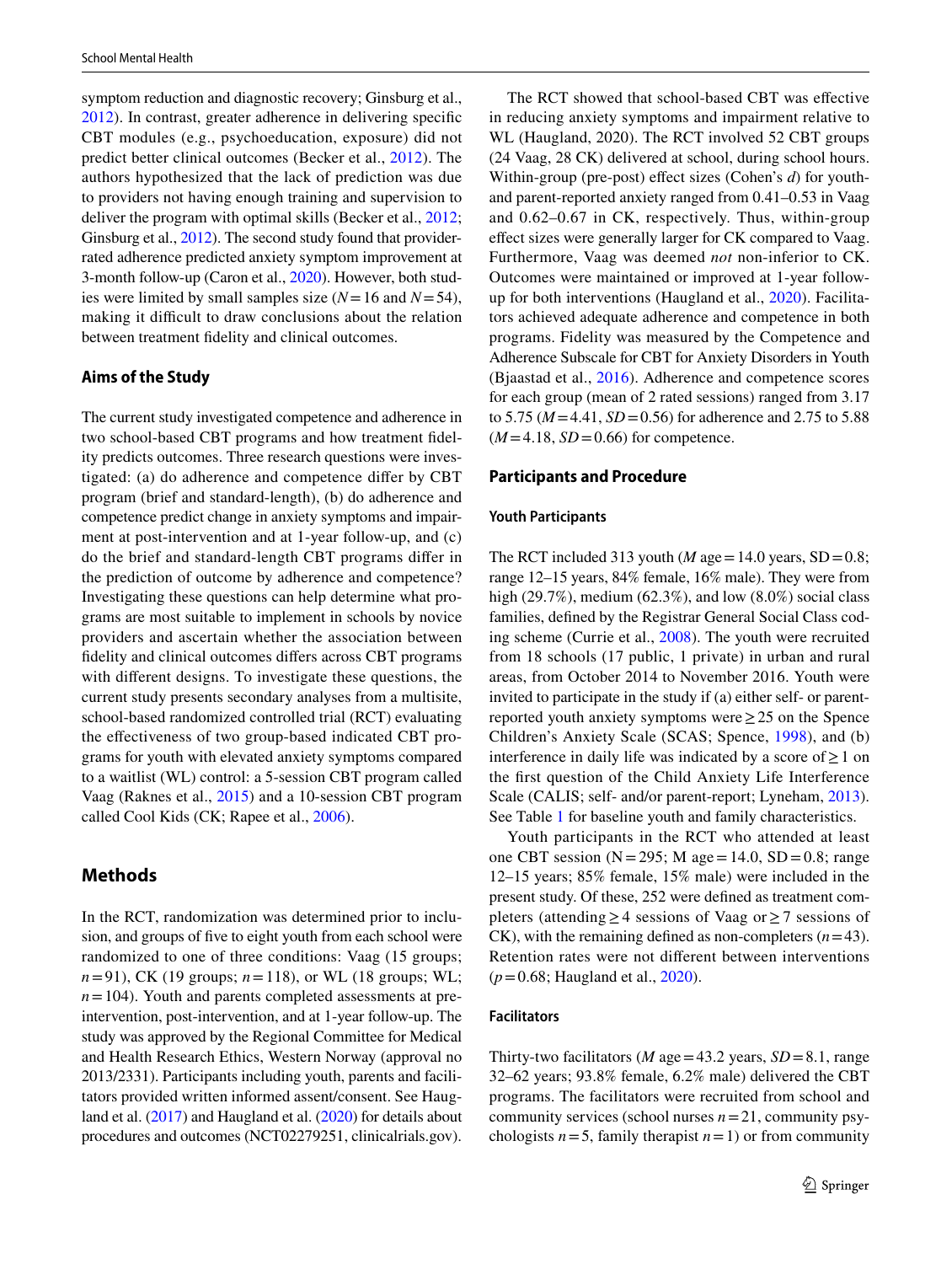| Variables            | Brief CBT $(n=138)$ |                    | Standard-length CBT $(n=157)$ | t or $\chi$ 2 | $\boldsymbol{p}$ | Total $(N=295)$ |               |            |
|----------------------|---------------------|--------------------|-------------------------------|---------------|------------------|-----------------|---------------|------------|
|                      | M(SD)               | $n\left(\%\right)$ | M(SD)                         | $N(\%)$       |                  |                 | M(SD)         | $N(\%)$    |
| Age                  | 13.91 (0.86)        |                    | 14.04(0.81)                   |               | $-1.36$          | .174            | 13.98 (0.84)  |            |
| Sex                  |                     |                    |                               |               |                  |                 |               |            |
| Male                 |                     | 21(15.2)           |                               | 24(15.3)      | .000             | .987            |               | 45(15.3)   |
| Ethnicity            |                     |                    |                               |               | .73              | .394            |               |            |
| Norwegian            |                     | 132(95.7)          |                               | 153 (97.5)    |                  |                 |               | 285 (96.6) |
| Non-Norwegian        |                     | 6(4.3)             |                               | 4(2.5)        |                  |                 |               | 10(3.4)    |
| Family structure     |                     |                    |                               |               | 0.15             | .703            |               |            |
| Two-parent family    |                     | 109(79.0)          |                               | 126(80.3)     |                  |                 |               | 235 (79.7) |
| Single parent family |                     | 29(21.0)           |                               | 30(19.1)      |                  |                 |               | 59 (20.0)  |
| Social class         |                     |                    |                               |               | 2.07             | .356            |               |            |
| High                 |                     | 41(29.7)           |                               | 38(24.2)      |                  |                 |               | 79 (26.9)  |
| Medium               |                     | 86 (62.3)          |                               | 99(63.1)      |                  |                 |               | 185 (62.9) |
| Low                  |                     | 11(8.0)            |                               | 19(12.1)      |                  |                 |               | 30(10.2)   |
| Anxiety measures     |                     |                    |                               |               |                  |                 |               |            |
| SCAS-C               | 41.97 (17.27)       |                    | 42.69 (17.09)                 |               | $-0.36$          | .174            | 42.35 (17.20) |            |
| <b>SCAS-P</b>        | 31.45 (13.52)       |                    | 31.59 (13.33)                 |               | $-0.9$           | .928            | 31.52 (13.40) |            |
| CALIS-C              | 11.50(7.13)         |                    | 12.69(7.85)                   |               | $-1.35$          | .178            | 12.13(7.53)   |            |
| CALIS-P              | 14.19(6.60)         |                    | 14.68(6.30)                   |               | $-0.64$          | .522            | 14.45(6.50)   |            |
|                      |                     |                    |                               |               |                  |                 |               |            |

<span id="page-3-0"></span>**Table 1** Youth- and parent-reported baseline youth and family characteristics

*SCAS* Spence Children's Anxiety Scale; *CALIS* Child Anxiety Life Interference Scale. Norwegian defned as one or both parents born in Norway. Parent reports consisted mainly of mothers' ratings (90.4%). Fathers' ratings were used when mothers' ratings were not available

clinics (social workers  $n=3$ , psychiatric nurse  $n=1$ , special education teachers  $n=2$ ). All delivered the interventions as part of their regular job. Among the facilitators, 83.9% had no prior CBT training, 75.0% had no prior experience working with anxiety, and they had an average of 6.70 years of experience working with youth  $(SD=6.74$ , range 0–27; Haugland et al., [2020](#page-11-1)). Each facilitator delivered 1–8 groups  $(M=3.25; SD=1.80)$ .

## **Interventions**

Vaag and CK are manualized and include basic CBT components for anxiety (e.g., psychoeducation, cognitive restructuring, exposure). The components are introduced in the same order in both interventions. Skills are taught through goal setting, exposure plans, problem solving, and homework. Participants receive booklets with illustrative descriptions and fll-in-tasks to use in and between sessions. These materials difer between interventions when it comes to graphic design and terms used. The interventions also differ in the number of sessions, degree of structure, and the level of possible tailoring to each group member. Compared to the standard-length program, the treatment protocol for the brief program has more detailed instructions describing how much time should be used for each exercise and less room for adjustments to ft the individual youth. To reduce systematic bias, all facilitators received the same training,

both interventions were delivered at each school involved in the RCT, and the majority of facilitators (75.0%) administered both interventions. To control for treatment diferentiation, we used a 3-item measure indicating whether materials from one program was applied in the other (e.g., self-help material in Vaag or realistic thinking schema in CK). There was no overlap in use of materials and concepts between the programs.

**Vaag** Vaag<sup>[1](#page-3-1)</sup> (Raknes et al., [2015](#page-12-14)) is a 5-session CBT group intervention with sessions varying between 45 and 90 min (total 5.5 h). The frst four sessions are delivered weekly, with the fifth session delivered five weeks later. Session two is a joint youth-parent session. Vaag was developed for the RCT (Haugland et al., [2017\)](#page-11-11).

**Cool Kids** CK (Rapee et al., [2006\)](#page-12-15) is a 10-session CBT intervention, with weekly sessions of 90 min (total 15 h, plus two 90-min parent-only sessions). The adolescent group-based school-version was applied (Rapee et al., [2006\)](#page-12-15). CK has previously shown to demonstrate efficacy in the treatment of youth with anxiety disorders (Mychailyszyn, [2017\)](#page-12-17), and as an indicated school-based prevention program (Mifsud & Rapee, [2005](#page-12-18)).

<span id="page-3-1"></span><sup>&</sup>lt;sup>1</sup> Norwegian word meaning "dare" or "venture".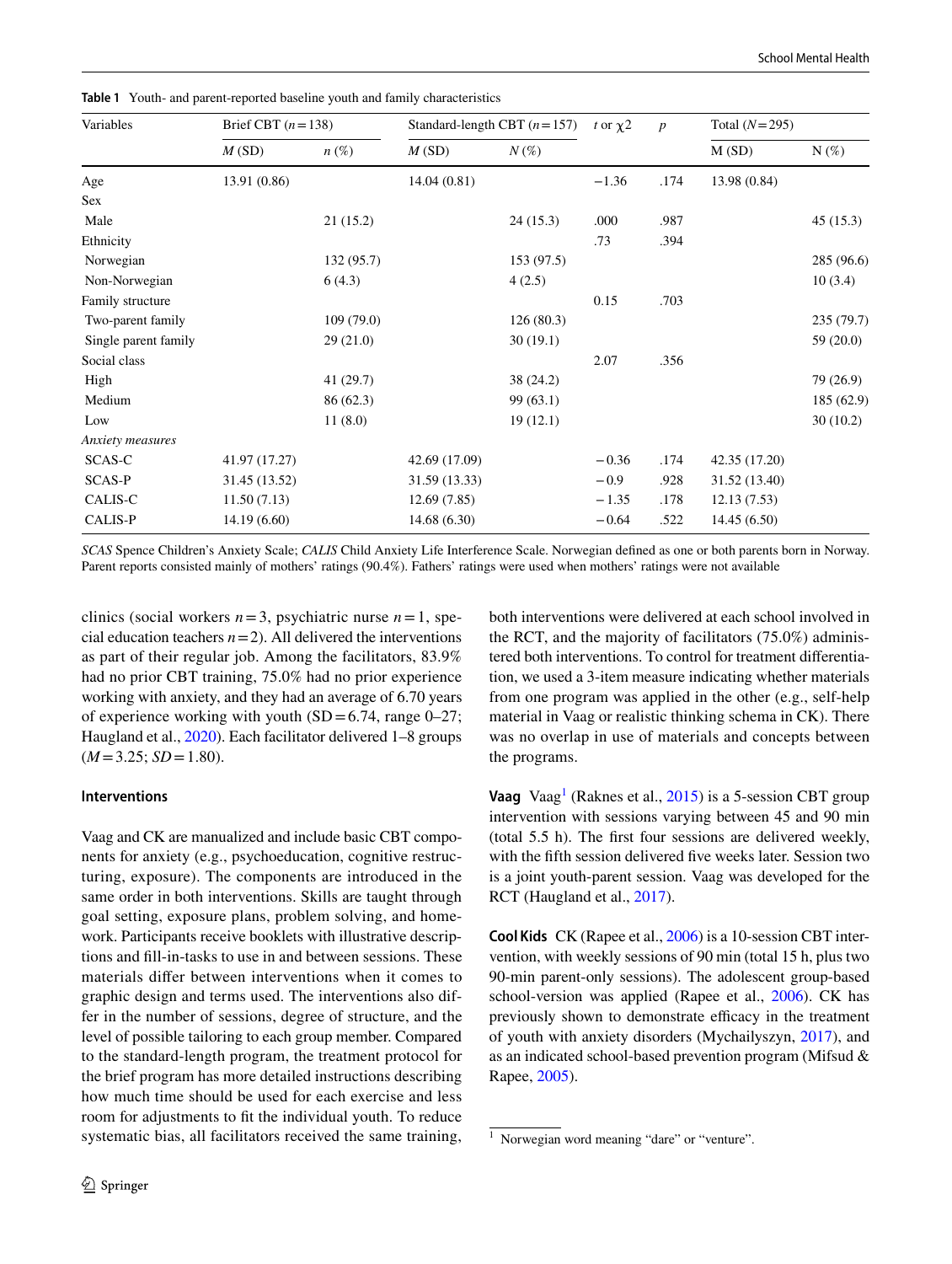**Training, Supervision, and Treatment Fidelity** Each group was delivered by two facilitators. Each facilitator received a four-day training workshop comprised of basic CBT principles for anxiety, assessment procedures, and both intervention manuals. Two additional two-day workshops were provided during the study to ensure cross-site consistency and prevent intervention drift. The facilitators received regular supervision by CBT experts (*N*=10). Eight supervisors were certifed by the national CBT association by completing a CBT training program. Supervision was 3–4.5 h for each Vaag group and 6–10.5 h for each CK group. The diference in number of hours is due to the diferent number of sessions in the two interventions. Thus, the supervision was held constant relative to program duration. Supervision was delivered according to a plan entailing the duration, structure, and content of supervision, including feedback on video recordings of sessions (Haugland et. al, [2020\)](#page-11-1).

#### **Anxiety Measures**

## **Spence Children´s Anxiety Scale**

(SCAS-C/P; (Spence, [1998\)](#page-12-16) is a 38-item questionnaire assessing youth anxiety symptoms. Items are rated on a 4-point scale (0–3; *never* to *always*) yielding a maximum score of 114. The SCAS-C/P has demonstrated sound psychometric properties (Nauta et al., [2004](#page-12-19); Spence, [1998\)](#page-12-16), which have been replicated for youth in Scandinavian samples (Arendt et al., [2014](#page-10-10); Olofsdotter et al., [2016](#page-12-20)). Studies using the Norwegian translation have been published (e.g., Fjermestad et al., [2020](#page-11-13); Wergeland et al., [2014\)](#page-12-21). Internal consistency in the total sample was good to excellent (SCAS-C,  $\alpha$  = 0.91; SCAS-P Mothers,  $\alpha$  = 0.89; SCAS-P Fathers,  $\alpha$  = 0.87).

#### **Child Anxiety Life Interference Scale**

(CALIS-C/P; Lyneham et al., [2013\)](#page-11-12) is a 9-item measure assessing impairment associated with anxiety in school, home, social life, and activities. Items are rated on a 5-point scale (0–4; *not at all* to *a great deal*) yielding a maximum score of 36. CALIS has demonstrated satisfactory psychometric properties (Lyneham et al., [2013\)](#page-11-12), which have been replicated in Scandinavian samples (Johnsen et al., [2019;](#page-11-14) Kilburn et al., [2019](#page-11-15)). In addition to the current RCT, one other study using the Norwegian translation has been published (Raknes et al., [2017](#page-12-22)). Internal consistency for the CALIS in the total sample was adequate to good (Youth  $\alpha$  = 0.86; Mothers  $\alpha$  = 0.79, Fathers  $\alpha$  = 0.84).

# **Adherence and Competence Measure**

#### **Competence and Adherence Scale for CBT**

(CAS-CBT) for Anxiety Disorders in Youth (Bjaastad et al., [2016\)](#page-10-8) is an 11-item observational instrument designed to assess adherence and competence in the delivery of manual-based CBT for youth anxiety. The CAS-CBT is based on the structure of the Cognitive Therapy Adherence and Competence Scale (Barber et al., [2003](#page-10-11); Liese, Barber, & Beck, 1995), but adapted for CBT delivered to youth. The adherence items include (a) review of homework and presentation of new homework, (b) structure and progress, (c) parental involvement, (d) positive reinforcement, (e) facilitation of collaboration with the youths, (f) facilitation and completion of session goal 1 (e.g., facilitator helping the youths do exposure exercises), (g) facilitation and completing of session goal 2. Parent involvement was not scored as parents did not attend any session coded for the present study. This resulted in six adherence items. The competence items include (a) skill level in CBT structure, (b) fexibility in adjusting the intervention to the youths, (c) skill level on process and relational skills, and (d) skill level in administering the session goals. The two adherence items and the one competence item focusing on the two main goals of each session were operationalized by consulting the treatment manual. The Adherence subscale was calculated by adding the six item scores and averaging them. Likewise, the Competence subscale was calculated by adding the four item scores and averaging them.

Coders watch entire sessions and rate each item on a 7-point Likert-type extensiveness scale (Hogue et al., [1996](#page-11-16)). Adherence items are scored on a 0–6 scale refecting the degree to which the facilitator delivers the intervention: 0 (*None*) to 6 (*Thorough*). Competence items are scored on a 0 to 6 scale refecting the level of skills: 0 (*Poor skills*) to 6 (*Excellent skills*). Consistent with prior use of the CAS-CBT with group programs, both facilitators' behaviors were considered when producing scores on each item (see Bjaastad et al., [2018\)](#page-10-5). For each session, an Adherence subscale score was produced by averaging the six adherence items, and a Competence subscale score was produced by averaging the four competence items. Bjaastad et al. ([2016\)](#page-10-8) and Harstad et al. ([2021](#page-11-17)) found that the CAS-CBT total scale demonstrated good internal consistency ( $\alpha$  = 0.87 and  $\alpha$  = 0.87, respectively), and good to excellent interrater reliability (Adherence subscale  $ICC=0.83$ ; Competence subscale ICC =  $0.64$  and Adherence subscale ICC =  $0.87$ ; Competence subscale  $ICC = 0.63$ , respectively). Interrater reliability was calculated based on 23 sessions for the Adherence and Competence subscales using ICC (Shrout & Fleiss, [1979\)](#page-12-23). The reliability coefficients represent the model ICC  $(2,1)$  based on a two-way random effects model. The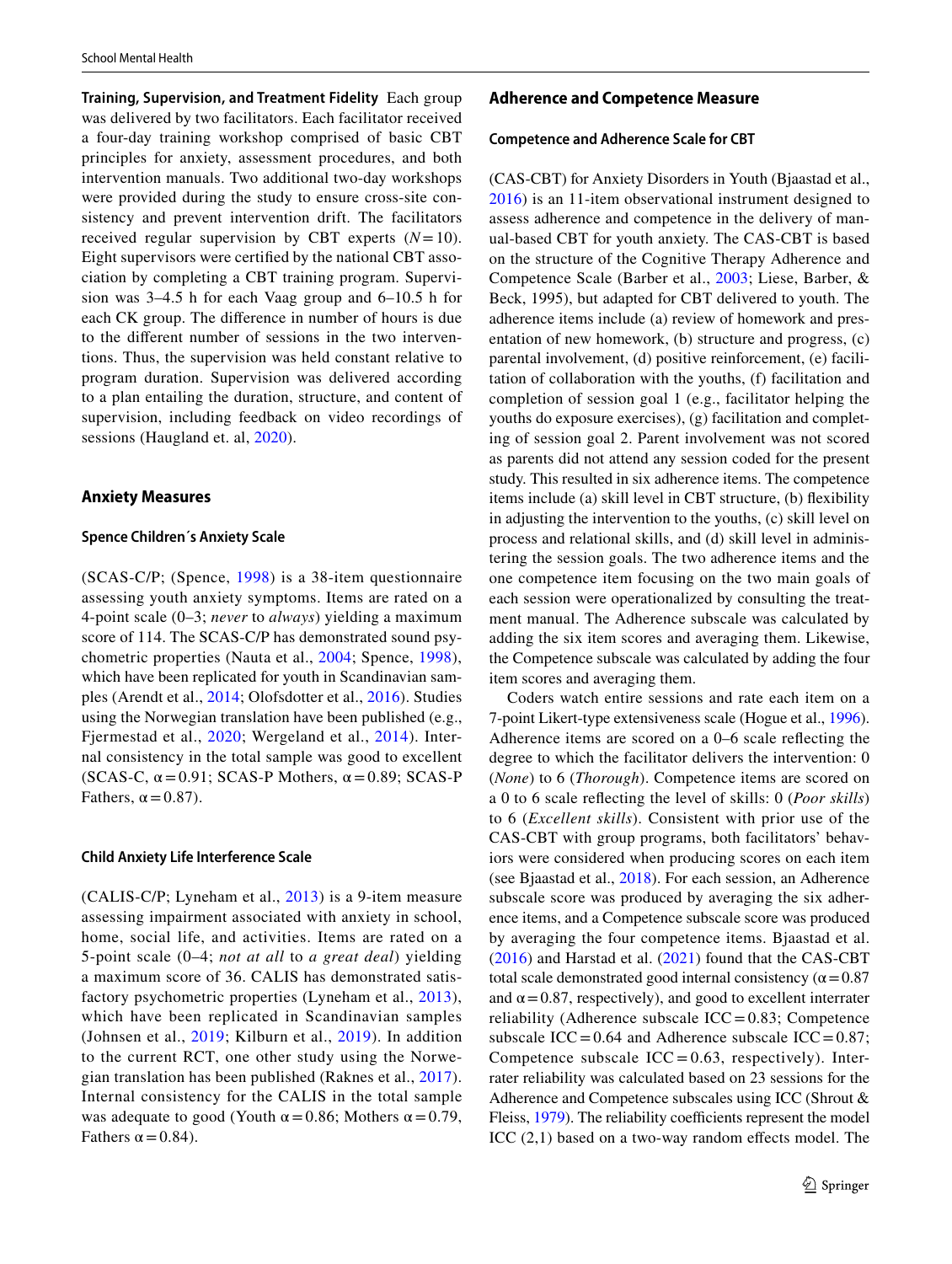reliability coefficients showed good agreement for adherence  $(ICC=0.63)$  and competence  $(ICC=0.69; Cicchetti, 1994)$  $(ICC=0.69; Cicchetti, 1994)$  $(ICC=0.69; Cicchetti, 1994)$ . In the present study, internal consistency for the CAS-CBT was excellent (Adherence  $\alpha$  = 0.81; Competence  $\alpha$  = 0.87; Total scale  $\alpha$  = 0.91).

# **CAS‑CBT Coding and Session Sampling Procedures**

Seven coders (*n*=6 clinical psychologists, *n*=1 child psychiatrist; 28.6% male; *M* age=48.7 years, range=31–66 years; all Norwegian) comprised the coding team. Each coder had clinical experience delivering CBT for anxiety and were trained in both interventions. Six of the coders were supervisors in the trial but did not rate their supervisees. Training of coders involved didactic instruction, discussions of the scoring manual, and reviews of sessions with developers of CAS-CBT. Each item was reviewed with discussion and examples from videotapes. Coders engaged in coding of three videos, and results were discussed to reach consensus ratings. Each coder then independently scored four sessions for certifcation. The study principal investigator was one of the CAS-CBT developers and scored master codes for the certifcation sessions. A coder was certifed if s/he had no more than two out of 40 items (4 sessions X 10 items) deviate plus or minus 2 points from the master coders. All coders reached this criterion.

After coders were certifed, recordings were randomly assigned to each coder while ensuring that no one rated their supervisee. All coders evaluated both Vaag and CK. During coding, the coding team remained in regular contact to prevent coder drift. All group sessions were videotaped (except out-of-office exposure tasks). Two sessions from each group were coded (*N*=104 sessions), representing 20% of the sessions in CK (session 6 and 7), and 40% of the sessions in Vaag (session 3 and 4). These specifc sessions were selected due to similar duration and content across interventions. Tapes of seven sessions of CK (12.5%) were missing. These were replaced by subsequent or preceding sessions. For interrater reliability, the expert coders double coded  $\geq 2$ randomly selected tapes evaluated by each of the other coders (*n*=23; 23.9%).

## **Data Analyses**

#### **Preliminary Analyses**

Analyses were performed in SPSS 25 and STATA (15.1). Sample bias analyses were conducted to determine whether the included 295 participants difered from the parent sample on demographic variables and outcome measures. Pre-intervention diferences for youth participants on demographic and clinical variables were analyzed by t-tests (continuous

variables) and  $\chi^2$  tests (categorical variables). In addition, missing data patterns were examined.

#### **Group Diferences in Adherence and Competence Scores**

To determine how to generate CAS-CBT Adherence and Competence Subscale scores, descriptive statistics for each subscale within the coded intervention sessions were evaluated along with the magnitude of the correlations for the subscales within and across the two coded sessions for each group. The correlations were interpreted following Rosenthal and Rosnow [\(1984](#page-12-24)) where *r* is "small" if 0.10–0.23, "medium" if 0.24–0.36, and "large" if>0.36. To analyze whether adherence (CAS-CBT Adherence subscale) or competence (CAS-CBT Competence subscale) difered between Vaag and CK, generalized linear models (GLM) with robust standard-length error estimates to account for clustering of facilitators were used. Mean CAS-CBT Adherence and Competence subscale scores with 95% confdence interval (CI) were calculated.

#### **Treatment Fidelity Predicting Outcome**

To account for multiple testing (four analyses, one per outcome), predictors were considered signifcant at a Bonferroni-corrected significance level of  $\alpha$  = 0.0125. For evaluation of whether treatment fdelity predicted youth clinical outcomes, linear mixed efect models (LMM) were conducted for adherence and competence. LMMs were used to analyze if adherence (CAS-CBT Adherence subscale) predicted change over time (pre-, post-, and follow-up) in each of the clinical outcomes (SCAS-C/P; CALIS-C/P), and to examine if the relation varied by CBT program. The LMMs included random intercepts to account for the data's hierarchical structure, with three levels of nesting: individual, intervention group, and school. Separate analyses were conducted for each anxiety measure. The model included time (pre-intervention, post-intervention, and follow-up), adherence, and an interaction term of adherence and time as fxed efects to examine if adherence was related to change in average level of anxiety over time. A model with the three-way interaction of intervention, adherence, and time was included to examine if the effect of adherence on outcome varied by intervention type. Likelihood-ratio test was applied to compare the diferent models and test if the interaction was signifcant. The same analyses were conducted for competence (CAS-CBT Competence subscale) as a predictor of outcome. All analyses were repeated with the treatment completers only, to investigate if outcomes in youth completing the interventions were impacted by treatment fdelity.

Efect sizes were generated by standardizing the adherence, competence and clinical outcome measures (i.e.,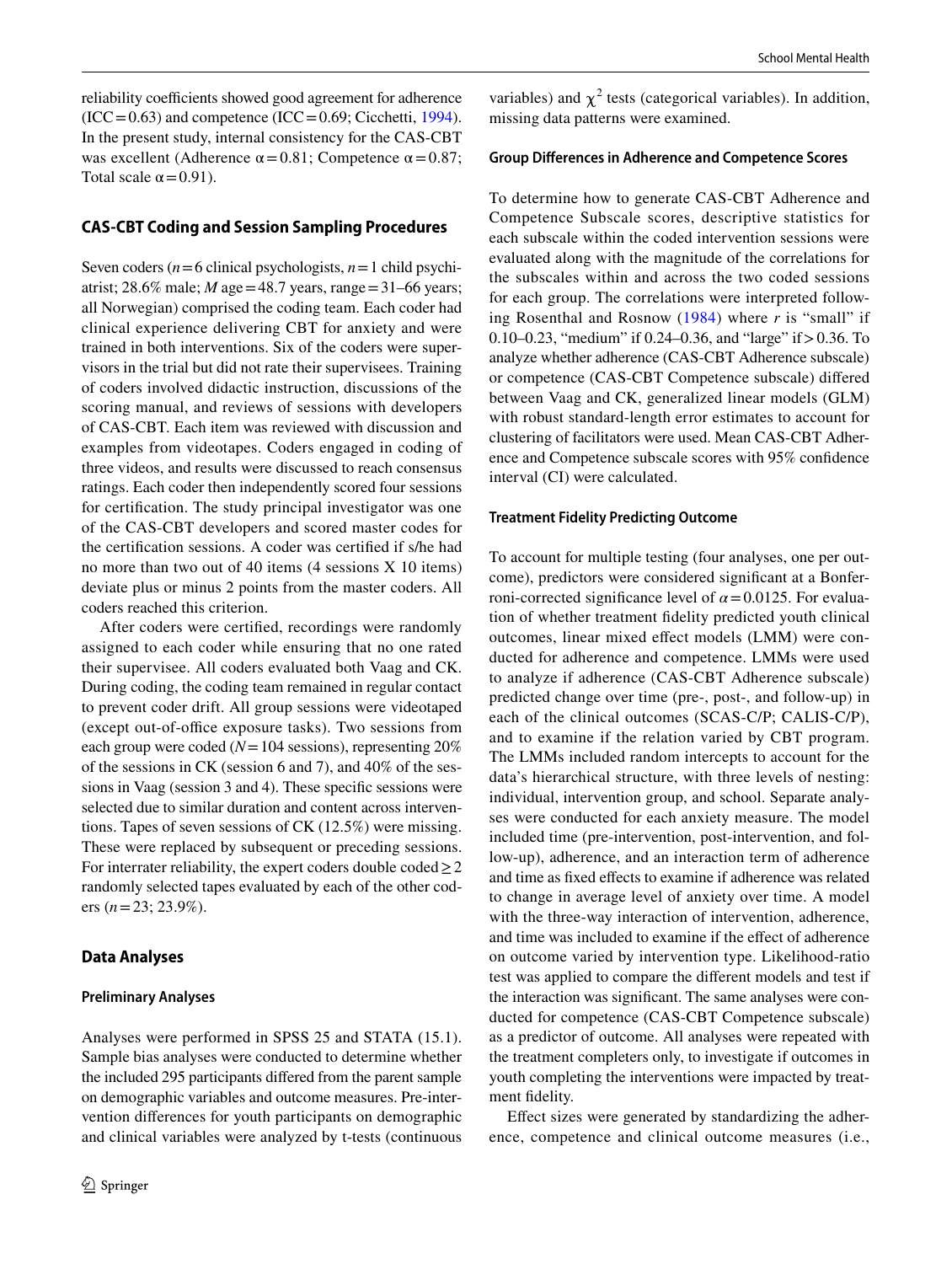$M = 0$ ; SD = 1; Ferron et al., [2008](#page-11-18); Lorah, [2018\)](#page-11-19). Clinical outcome measures were standardized within each time point. All analyses were repeated with the standardized variables. The resulting values are interpreted as the expected change in the number of standard deviations in the dependent variable, given a one standard deviation change in the independent variable (Lorah, [2018\)](#page-11-19). For the current study, that means a negative efect size is interpreted as higher fdelity predicting better outcomes. The value of these efect sizes can be interpreted as smaller, more conservative correlation coefficients (r; Ferguson,  $2009$ ), with an effect size of 0.2 being the recommended minimum representing a "practically" signifcant efect for social sciences, i.e., a small effect,  $≥ 0.5$  is a moderate effect and  $≥ 0.8$  is a strong effect (Ferguson, [2009\)](#page-11-20).

## **Residual Analyses**

Because the adherence and competence scores were highly correlated, the two treatment fdelity components were not included in the same model. However, the unique contribution of each variable was investigated by providing residual analyses. We generated a residual competence variable from a linear regression with adherence as independent variable and competence as dependent variable. The residual competence variable was used as an independent variable in addition to adherence in additional analyses with LMMs using the same strategy as when the two treatment fdelity components were analyzed separately.

# **Results**

### **Preliminary Analyses**

There were no diferences between the current study sample  $(n=295)$  and the remaining participants in the Haugland et al.  $(2020)$  $(2020)$  study  $(n=18)$ . Further, there were no differences between Vaag  $(n=142)$  and Cool Kids  $(n=160)$ on youth demographic and baseline clinical characteristics (see Table [1\)](#page-3-0). All facilitators received training in both interventions and 75% delivered both interventions. There were no missing values in the adherence and competence data. We evaluated patterns of missing data in youth- and parent-reported outcomes. Missing data ranged from 0.7 to 1.0% at pre-intervention, 12.9–14.6% post-intervention, and 31.5–35.9% at follow-up. Missing data occurred completely at random for all time points (Little's missing-completely-at-random test: Pre-intervention  $x^2 = 1.674$ ,  $df = 4$ , *p*=0.795; Post-intervention *x<sup>2</sup>*=6.095, *df*=10, *p*=0.807; Follow-up  $x^2 = 14.707$ ,  $df = 10$ ,  $p = 0.143$ ). In the LMMs, we used full information maximum likelihood (FIML) missing data methodology (Wothke, [2000](#page-13-1)) in Stata, which is the state-of-the-art method for handling missing data (Schafer & Graham, [2002](#page-12-25)).

# **Group Diferences in Adherence and Competence Scores**

The CAS-CBT Adherence subscale score for each group ranged from 3.17 to 5.75 (*M*=4.41, *SD*=0.56) and 2.75 to 5.88 ( $M = 4.18$ ,  $SD = 0.66$ ) for the Competence subscale. A medium correlation was found for adherence between the two coded sessions  $(r=0.36, p=0.008)$ , whereas a large correlation was found for competence across the two coded sessions ( $r = 0.41$ ,  $p = 0.002$ ; Rosenthal & Rosnow, [1984](#page-12-24)). Within each session, correlations between adherence and competence scores were large (session  $1 r = 0.83$ ,  $p < 0.001$ ; session 2  $r = 0.86$ ,  $p < 0.001$ ; Rosenthal & Rosnow, [1984](#page-12-24)). Based on the pattern and magnitude of the correlations, we decided to create a single CAS-CBT Adherence and a single Competence subscale score for each group by averaging scores across the two coded sessions. The correlation between the CAS-CBT Adherence subscale score and CAS-CBT Competence subscale score was large (*r*=0.86,  $p < 0.001$ ).

Group comparisons indicated that the CAS-CBT Adherence scores were signifcantly higher in Vaag (*M*=4.71, 95% CI [4.51, 4.91]) than in CK (*M*=4.15, 95% CI [3.97, 4.34]; *p*<0.001). Also, CAS-CBT Competence scores were signifcantly higher in Vaag (*M*=4.42, 95% CI [4.17, 4.67]) than in CK (*M*=3.97, 95% CI [3.74, 4.20]; *p*=0.010).

## **Treatment Fidelity Predicting Outcome**

We examined if treatment fdelity (CAS-CBT Adherence and Competence subscales) predicted change in anxiety symptoms or impairment (SCAS-C/P, CALIS-C/P; see Table [2\)](#page-7-0). The CAS-CBT Adherence subscale and CAS-CBT Competence subscale did not signifcantly predict change in anxiety symptoms, all  $p \ge 0.043$ . All the effect sizes were lower than the recommended minimum for practical signifcance (Ferguson, [2009\)](#page-11-20).

When the interaction between the CAS-CBT Adherence subscale and CBT program was examined, no signifcant interaction was found for any of the outcomes, all  $p \ge 0.424$ . Similarly, no interaction between the CAS-CBT Competence subscale and CBT program was found for any of the outcomes, all  $p \ge 0.528$ . Overall, these results indicate that treatment fdelity does not predict youth anxiety outcomes, nor does treatment fdelity predict youth anxiety outcomes diferently across Vaag and CK.

The main model was also tested for whether adherence predicted outcome and whether competence predicted outcome for those defned as treatment completers. No signifcant predictions were found.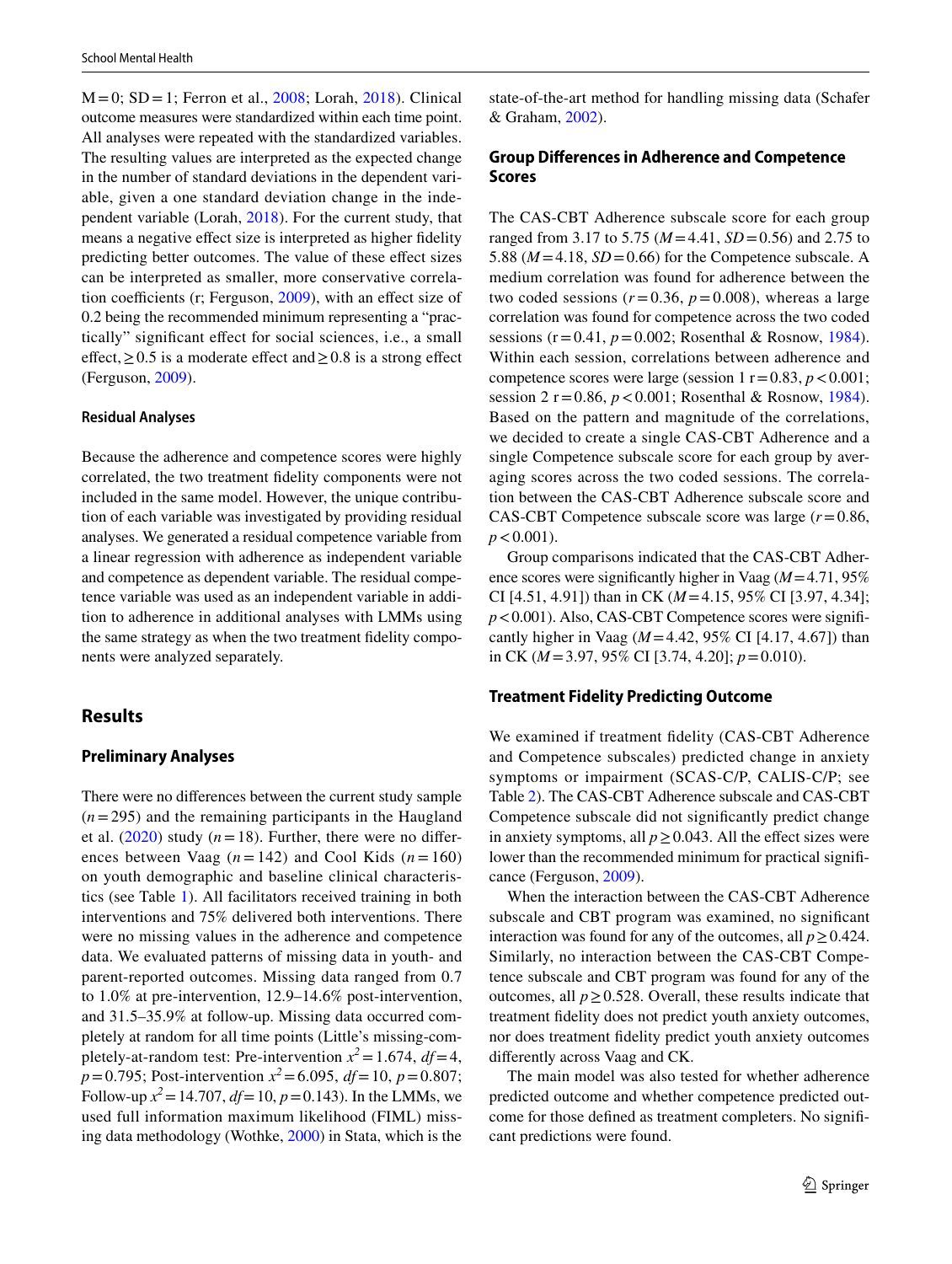|              | SCAS-C |                                  |                |                       | SCAS-P |                          |              |                         | CALIS-C |                                          |                          |                         | CALIS-P |                               |                |                |
|--------------|--------|----------------------------------|----------------|-----------------------|--------|--------------------------|--------------|-------------------------|---------|------------------------------------------|--------------------------|-------------------------|---------|-------------------------------|----------------|----------------|
|              | d      | $95\%$ CI                        | $\overline{a}$ | Stand, $\beta$ $\ell$ |        | $95\%$ CI                | p            | Stand, $\beta$ <i>b</i> |         | $95\%$ CI                                | $\overline{a}$           | Stand. $\beta$ <i>b</i> |         | $95\%$ CI                     | p              | Stand, $\beta$ |
| Adherence    |        |                                  |                |                       |        |                          |              |                         |         |                                          |                          |                         |         |                               |                |                |
| Intercept    |        | 49.11 $[32.16-66.07]$ < .001     |                |                       |        | $31.05$ [19.23-42.87]    | $\leq 0.001$ |                         |         | $10.60$ [3.04-18.17]                     | .006                     |                         |         | $12.27$ [5.82-18.72]          | $\overline{5}$ |                |
| Post         |        | $-13.77$ $[-28.18 - 0.63]$ . 061 |                | 0.01                  |        | $-14.74$ [-25.50-3.99]   | 0.007        | 0.03                    |         | 1.15 $[-5.74 - 8.05]$                    | .743                     | $-0.01$                 |         | $-3.30$ [ $-9.36 - 2.77$ ]    | .287           | 0.03           |
| Ε'n          |        | $-12.45$ [-28.58-3.68] .130      |                | $-0.02$               |        | $[-18.03 - 5.29]$        | 284          | 0.01                    |         | $4.72$ $[-2.84 - 12.27]$                 | 221                      | $-0.02$                 |         | $0.14$ $[-6.42 - 6.70]$ .967  |                | 0.03           |
| Adh. x Post  |        | $-0.42$ [-4.47-3.63]             | .838           | $-0.01$               |        | $1.58$ $[-1.27-4.43]$    | 287          | 0.07                    |         | $-0.48$ $[-2.30 - 1.34]$                 | .606                     | $-0.03$                 |         | $0.37$ [-1.18-1.93] .636      |                | 0.03           |
| Adh. x F/u   |        | $-1.33$ $[-5.71 - 3.06]$         | .553           | $-0.42$               |        | $[-4.18 - 1.92]$         | 467          | $-0.05$                 |         | $-1.43$ [-3.39-0.53]                     | .152                     | $-0.10$                 |         | $-0.76$ $[-2.42 - 0.90]$ .372 |                | $-0.06$        |
| Competence   |        |                                  |                |                       |        |                          |              |                         |         |                                          |                          |                         |         |                               |                |                |
| Intercept    |        | 45.97 [32.08-59.86]              | 100.<br>>      |                       |        | 31.28 [21.71-40.85]      | 001          |                         |         | 9.99 [3.85-16.13]                        | $\overline{\varepsilon}$ |                         |         | 13.54 [8.30-18.78             | 001            |                |
| Post         |        | $-8.66$ $[-20.37-3.05]$ .147     |                | 5<br>0.0              |        | $-12.31$ [-20.97-3.64]   | 005          | 0.03                    |         | $1.35$ $[-4.17-6.89]$                    | $-631$                   | $-0.01$                 |         | $-3.73$ $[-8.60 - 1.15]$      | .134           | 0.03           |
| F⁄u          |        | $-4.10$ $[-17.32 - 9.13]$ .544   |                | $-0.02$               |        | $-5.35$ [-14.85-4.15]    | 269          | 0.01                    |         | $6.24$ [0.08-12.41]                      | -047                     | $-0.03$                 |         | $-0.93$ $[-6.28-4.3]$         | 735            | 0.03           |
| Comp. x Post |        | $-0.92$ $[-4.41 - 2.56]$ .603    |                | $-0.03$               |        | $1.03$ $[-1.38-3.45]$    | 402          | 0.06                    |         | $-0.41$ [-1.95-1.14]                     | $.605 - 0.03$            |                         |         | $0.20$ $[-1.12 - 1.51]$ .771  |                | 0.02           |
| Comp. x F/u  |        | $-2.68$ $[-6.48 - 1.12]$ .167    |                |                       |        | $-1.49$ $[-4.10 - 1.11]$ | .260         | $-0.08$                 |         | $-1.74$ $[-3.42 - 0.05]$ $0.043$ $-0.13$ |                          |                         |         | $-0.85$ [-2.27-0.58] .243     |                | $-0.08$        |

# **Residual Analyses**

As the CAS-CBT Adherence and Competence subscales were highly correlated  $(r=0.86)$ , LMMs with both adherence and a residual competence variable were conducted (see Table [3\)](#page-8-0). No signifcant predictions by treatment fdel ity were found for any of the youth anxiety outcomes, all *p*≥0.055.

# **Discussion**

In this study, we evaluated treatment fdelity across brief and standard-length school-based CBT delivered by novice CBT providers, and the prediction of treatment fdelity on outcome. We found that both adherence and competence were signifcantly higher in brief CBT than in standardlength CBT. However, neither adherence nor competence predicted youth anxiety outcomes across measures, inform ants, or time points. There was no diference in prediction of outcome by treatment fdelity across brief and standardlength CBT.

Our fndings suggest that it may have been easier for novice CBT providers in school health services to establish treatment fdelity in the brief program, than the standardlength program manual that was more complex and had more room for fexibility. The simple and structured design of the brief program might explain the diference in adher ence and competence across the brief and standard-length CBT programs (Lyon & Koerner, [2016\)](#page-11-4). Our fndings are in line with a recent study, where school nurses delivered a brief anxiety intervention with adequate adherence, and the intervention was deemed feasible for the school setting (Ginsburg et al., [2019](#page-11-21)).

<span id="page-7-0"></span>Having available school personnel, who may not have previous mental health experience, or not have previous knowledge of CBT delivering mental health interven tions may help increase the availability of evidence-based interventions. This may be especially beneficial for youth with anxiety symptoms and anxiety disorders, who often do not receive help due to lack of available providers, and other barriers to treatment such as stigma (Reardon et al., [2018](#page-12-26)). Training novice CBT providers in delivering anxiety interventions will increase the number of available provid ers. Further, one could speculate that stigma may be a less prominent barrier to treatment when providers are not highly specialized mental health professionals (e.g., psychologist/ psychiatrist) and the interventions are easily accessible in schools rather than in clinics. In light of a recent study indicating school health services may reach youth with elevated anxiety symptoms who otherwise do not receive help (Husabo et al., [2020](#page-11-22)), there are potential benefits of delivering indicated anxiety prevention in schools. As group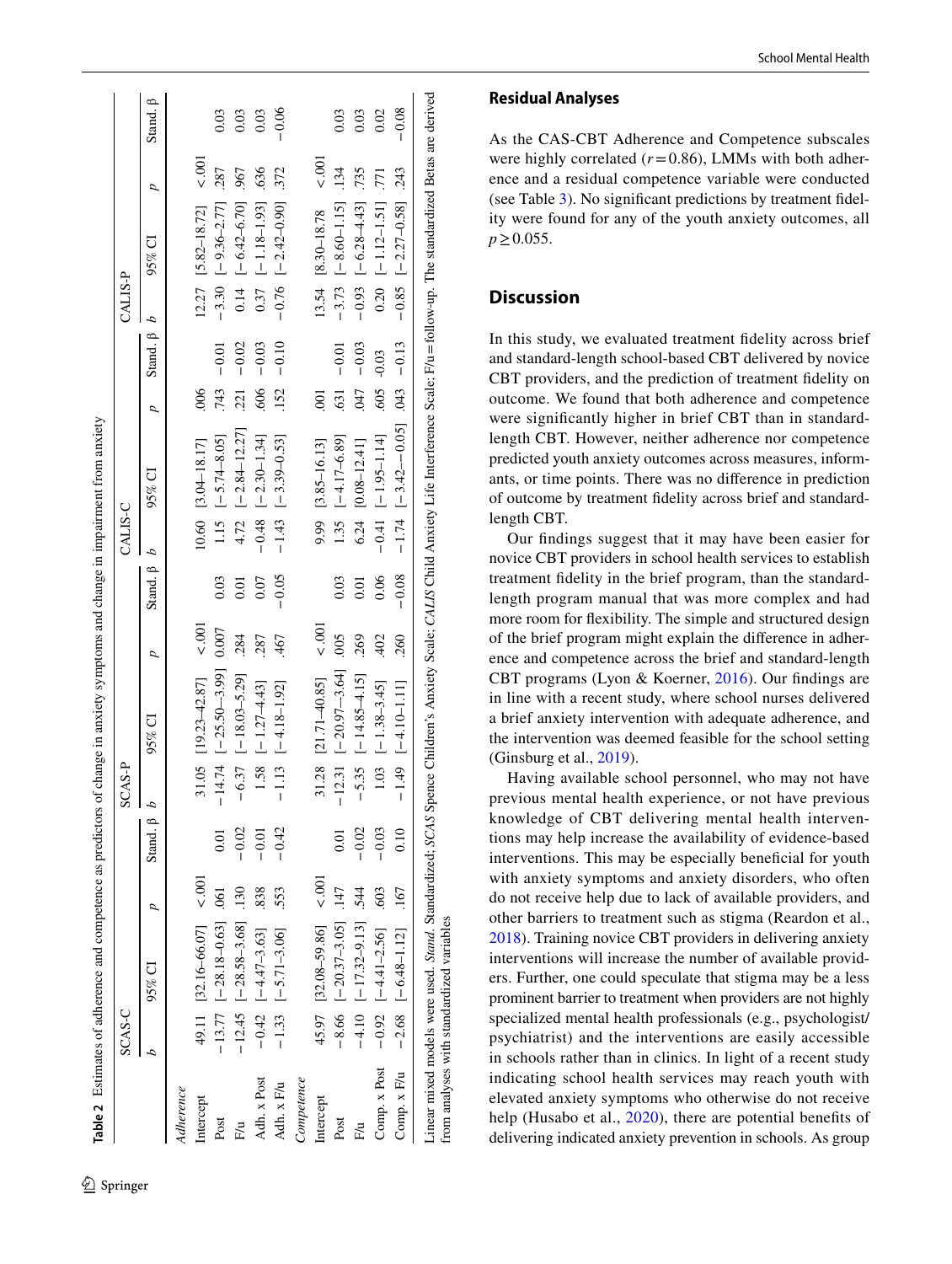| Variable  | SCAS-C |                  |                                                                                                                             | <b>SCAS-P</b> |                  |        | CALIS-C |                  |        | CALIS-P |   |        |
|-----------|--------|------------------|-----------------------------------------------------------------------------------------------------------------------------|---------------|------------------|--------|---------|------------------|--------|---------|---|--------|
|           | ß      | $\boldsymbol{p}$ | 95% CI                                                                                                                      | β             | $\boldsymbol{p}$ | 95% CI | β       | $\boldsymbol{p}$ | 95% CI | B       | p | 95% CI |
| Post      |        |                  |                                                                                                                             |               |                  |        |         |                  |        |         |   |        |
| Adherence |        |                  | $-0.41$ $.841$ $[-4.43, 3.61]$ $1.61$ $.269$ $[-1.24, 4.46]$ $-0.49$ $.594$ $[-2.32, 1.33]$ $0.39$ $.629$ $[1.18, 1.95]$    |               |                  |        |         |                  |        |         |   |        |
| Com res   |        |                  | $-2.39$ $.470$ $[-8.88, 4.09]$ $-0.33$ $.890$ $[-5.00, 4.34]$ $-0.16$ $.918$ $[-3.17, 2.85]$ $-0.40$ $.763$ $[-2.98, 2.19]$ |               |                  |        |         |                  |        |         |   |        |
| Follow-up |        |                  |                                                                                                                             |               |                  |        |         |                  |        |         |   |        |
| Adherence |        |                  | $-1.52$ .493 $[-5.89, 2.84]$ $-1.18$ .449 $[-4.23, 1.87]$ $-1.57$ .117 $[-3.53, 0.39]$ $-0.78$ .361 $[-2.45, 0.89]$         |               |                  |        |         |                  |        |         |   |        |
| Com res   |        |                  | $-5.71$ $1.05$ $[-12.62, 1.19]$ $-2.24$ $.376$ $[-7.19, 2.72]$ $-2.12$ $.192$ $[5.31, 1.07]$ $-1.15$ $.412$ $[-3.88, 1.59]$ |               |                  |        |         |                  |        |         |   |        |

<span id="page-8-0"></span>**Table 3** Estimates of adherence and residualized competence as predictors of change in anxiety symptoms and change in impairment from anxiety

Linear mixed models were used. *Com res* Residualized competence; *SCAS* Spence Children's Anxiety Scale; *CALIS* Child Anxiety Life Interference Scale

leaders achieved adherence and competence levels in both interventions observed in previous studies (Bjaastad et al., [2018](#page-10-5); Harstad et al., [2021\)](#page-11-17), this suggests that novice CBT providers can achieve treatment fdelity when training and supervision is provided. Our fndings further indicate that such efforts may be even more successful when the design of the program matches available providers' training and experience (Lyon & Koerner, [2016](#page-11-4)).

Treatment fdelity did not predict any clinical outcomes at any time points. These fndings are in line with a recent study on adherence and competence in a clinical study that also found no signifcant relationship between adherence or competence and youth outcomes (Southam-Gerow et al., [2021](#page-12-8)). Given the accumulation of fndings suggesting that fdelity does not predict outcomes, it may be appropriate to consider other approaches to investigating this relation. As one example, researchers could investigate the role that other components of treatment fdelity play in promoting positive client outcomes (e.g., participant responsiveness). As another example, researchers could use statistical approaches that investigate how the fdelity-outcome association unfolds over treatment (e.g., using random intercept cross-lagged panel models; Selig & Little, [2012\)](#page-12-27). These approaches may help further elucidate the relation between fidelity and outcome in mental health treatment.

Further, effect sizes in our study varied in direction and magnitude but were all below what can be interpreted as a small effect (Ferguson, [2009\)](#page-11-20). Our effect size estimates are similar to results in a previous meta-analysis on treatment fidelity and clinical outcomes in adults, where non-significant effect-sizes were reported for adherence  $(r=0.02)$  and competence  $(r=0.07)$  (Webb et al., [2010\)](#page-12-10). However, our efect sizes are lower than reported for adherence in a metaanalysis of mental health treatments for youth (*r*=0.096; Collyer et al., [2019\)](#page-10-4). The same meta-analysis reported a non-signifcant efect size for competence (*r*=0.026; Collyer et al., [2019\)](#page-10-4). This suggests that our fndings are in line with the results for competence in the meta-analysis (Collyer et al., [2019\)](#page-10-4). The studies included in this meta-analysis differed regarding settings (e.g., school, community clinics and university clinics), with only one of the included studies conducted within schools. There is clearly a need for more studies with rigorous methodology on treatment fdelity and outcome from this setting.

The lack of associations between fdelity and outcomes in our study could have several explanations. One explanation could be that a threshold level may exist, where adherence and competence are needed to achieve positive outcomes but have no additional efect above a certain point (Collyer et al., [2019;](#page-10-4) Durlak & DuPre, [2008](#page-10-13)). As both programs were delivered with adequate treatment fdelity, adherence and competence may have been above such a threshold level. We did not evaluate the adherence and competence of specifc intervention components (e.g., exposure or cognitive restructuring) separately. It might be that some, but not all, components must be delivered with adherence and competence in order to attain positive outcomes. Thus, as long as adequate adherence and competence are present for these core components, higher levels of adherence and competence may not lead to better outcomes (Durlak & DuPre, [2008](#page-10-13)). That said, in a previous school-based anxiety intervention study, the adherence to specifc components did not predict outcome (Becker et al., [2012\)](#page-10-6).

The seemingly contradictory fnding of no association between treatment fdelity and outcomes in a study of interventions showing efect, underscore the limited knowledge in the feld of what exact mechanisms account for change in clinical outcomes. It is possible that non-specifc factors, such as the quality of the alliance could be investigated, but these factors have not consistently predicted efects in previous studies (Chiu et al., [2009](#page-10-14); Liber et al., [2010](#page-11-8); Southam-Gerow et al., [2021\)](#page-12-8). Group cohesion, defned as a client's sense of belonging and bonding toward other members in group therapy, may also play an important role in predicting outcomes in group CBT (Lerner et al., [2013;](#page-11-23) see Luong et al., [2021\)](#page-11-24), but this has not been investigated in group CBT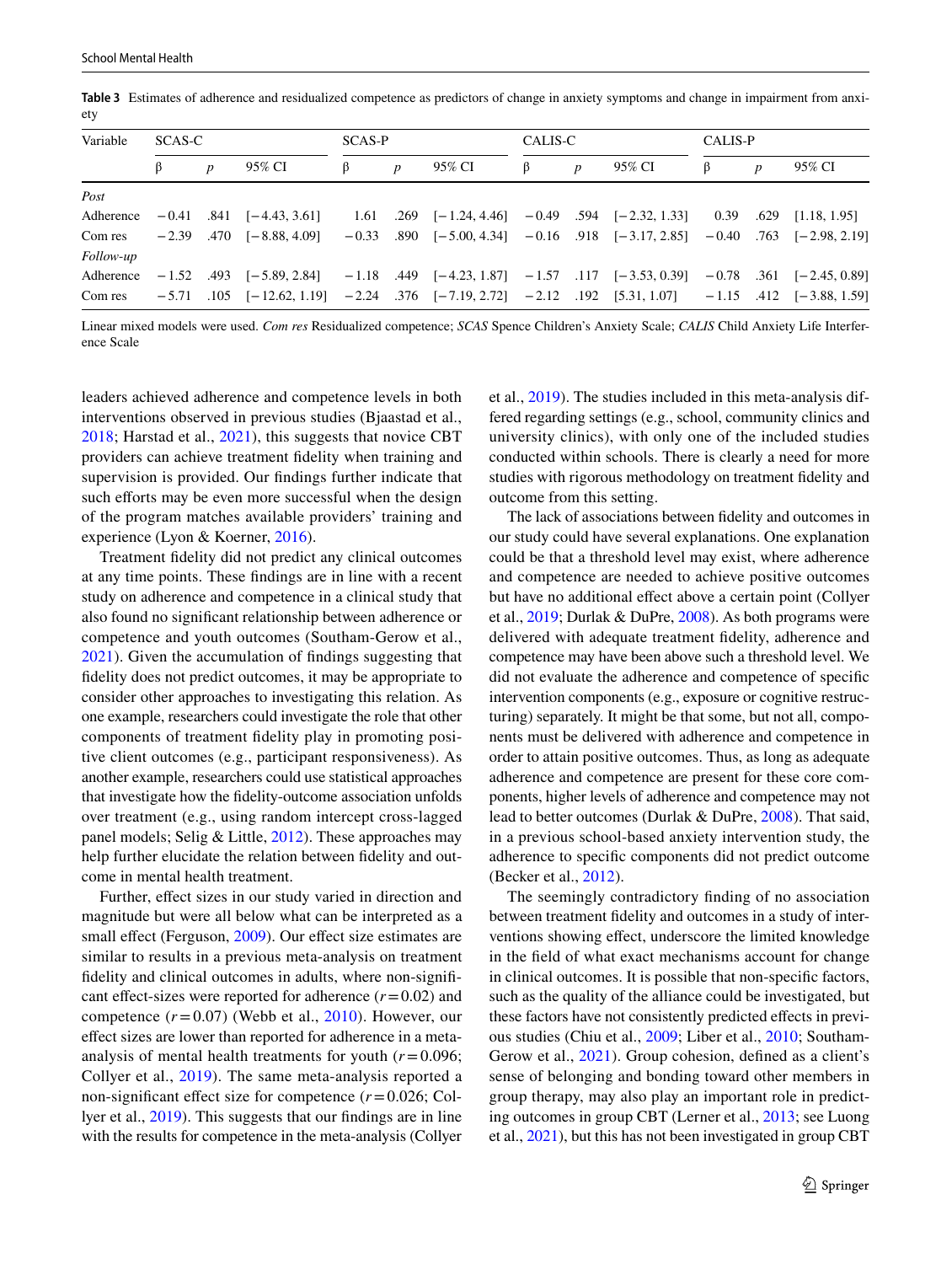for youth anxiety. More research is needed to identify the factors that account for improvement within CBT for youth anxiety.

We found signifcant overlap between adherence and competence, which is consistent with previous studies with this instrument (Bjaastad et al., [2018](#page-10-5); Harstad et al., [2021](#page-11-17)). However, other studies focused on CBT for youth anxiety have found less overlap (rs 0.55–0.65; McLeod et al., [2018](#page-11-25)). An open question in the feld is the degree to which adherence and competence represent distinct treatment fdelity components. Previous research has found correlations between adherence and competence ranging from 0.30 (Carroll et al., [2000](#page-10-15)) to 0.96 (Barber et al., [2003](#page-10-11)). The correlations tend to be higher when the same coders score adherence and competence (e.g., Barber et al., [2003](#page-10-11); Bjaastad et al., [2018\)](#page-10-5) as opposed to when independent coders score the two components (e.g., McLeod et al., [2018\)](#page-11-25). Our fndings suggest that it may be difficult, even for expert coders, to distinguish between adherence and competence.

#### **Strengths and Limitations**

Strengths of our study include a large sample, documentation of efectiveness of the CBT programs (Haugland et al., [2020](#page-11-1)), robust methodology for assessing adherence and competence with the use of independent coders, and a treatment fdelity measure with evidence of score reliability (Bjaastad et al., [2016](#page-10-8)). To date, few studies use treatment fdelity measures with established psychometric properties as there are currently no consistent guidelines for implementation measures (Collyer et al., [2019\)](#page-10-4). Further, the brief and standard-length CBT programs cover broadly the same CBT modules (e.g., cognitive restructuring, exposure), but the brief CBT program is shorter, more structured, and allows less fexibility. Novice CBT providers trained in both interventions delivered the programs with no overlap between them. The same training and supervision procedures were used for both interventions and both interventions were delivered in all schools.

The study also has limitations. Though the evidence supports the CAS-CBT score reliability of the Adherence and Competence subscales, no studies have provided support for the convergent validity of these subscales. The coding of adherence and competence by the same coders may have infuenced the correlation between the two variables so that they have not been able to judge them separately (McLeod et al., [2016](#page-11-26)). For better understanding of treatment fdelity, separate measures for adherence and competence may be benefcial. Limited variability in the Adherence and Competence subscales may have infuenced our ability to fnd an association between treatment fdelity and outcomes. We used average scores of two sessions to generate the CAS-CBT Adherence and Competence subscale scores. This approach assumes that adherence and competence scores are stable over the course of treatment, which may not be the case (McLeod et al., [2018;](#page-11-25) Smith et al., [2017](#page-12-28)). It is possible that a measure of treatment fdelity more specifcally targeted to the intervention manuals and/or the core components of the program would give a diferent result. The instrument we used may not tap sequencing and adaptation of program specifc components such as cognitive restructuring and exposure in sufficient detail (see, e.g., Marques et al., [2019;](#page-11-27) Park et al., [2015\)](#page-12-29). Further, including other aspects of treatment fdelity, e.g., participant responsiveness, could have added additional information. By obtaining information on the participants response to the way the providers administered the program content, we might have gained more understanding of the lack of association between adherence or fdelity and outcome. In addition, we could have tested whether participant responsiveness (a) was infuenced by adherence and/or competence, and (b) infuenced clinical outcomes.

Treatment fdelity of novice CBT providers may change over time with increasing experience. Distinguishing between treatment fdelity when delivering the frst groups compared to later groups could be a way of testing this assumption. The youth and facilitators were primarily female and Norwegian, which could limit the generalizability of the fndings.

Only two sessions from each group were coded, which may not be enough to provide an accurate estimate of treatment fdelity (Southam-Gerow et al., 2020). Moreover, this sampling plan resulted in a higher proportion of program content coded for the brief program due to the diference in the number of total sessions between the two programs (i.e., 40% of the brief program vs. 20% of the standard-length program). It is possible that this may have resulted in lower treatment fdelity ratings in the standard-length intervention.

# **Conclusion**

This study contributes to the limited understanding of treatment fdelity and its relation to outcomes, specifcally in school-based interventions. Both the brief and the standardlength intervention were delivered with adequate fdelity, by novice CBT providers. Higher levels of adherence and competence were found in brief compared to standard-length CBT, suggesting that it may be easier for novice CBT providers to establish fdelity in a program designed to be short and easy to deliver by non-mental health practitioners. Neither adherence nor competence predicted outcome in either of the two school-based interventions. As both fdelity and outcomes must be considered, further studies are needed to decide what interventions to implement in school settings.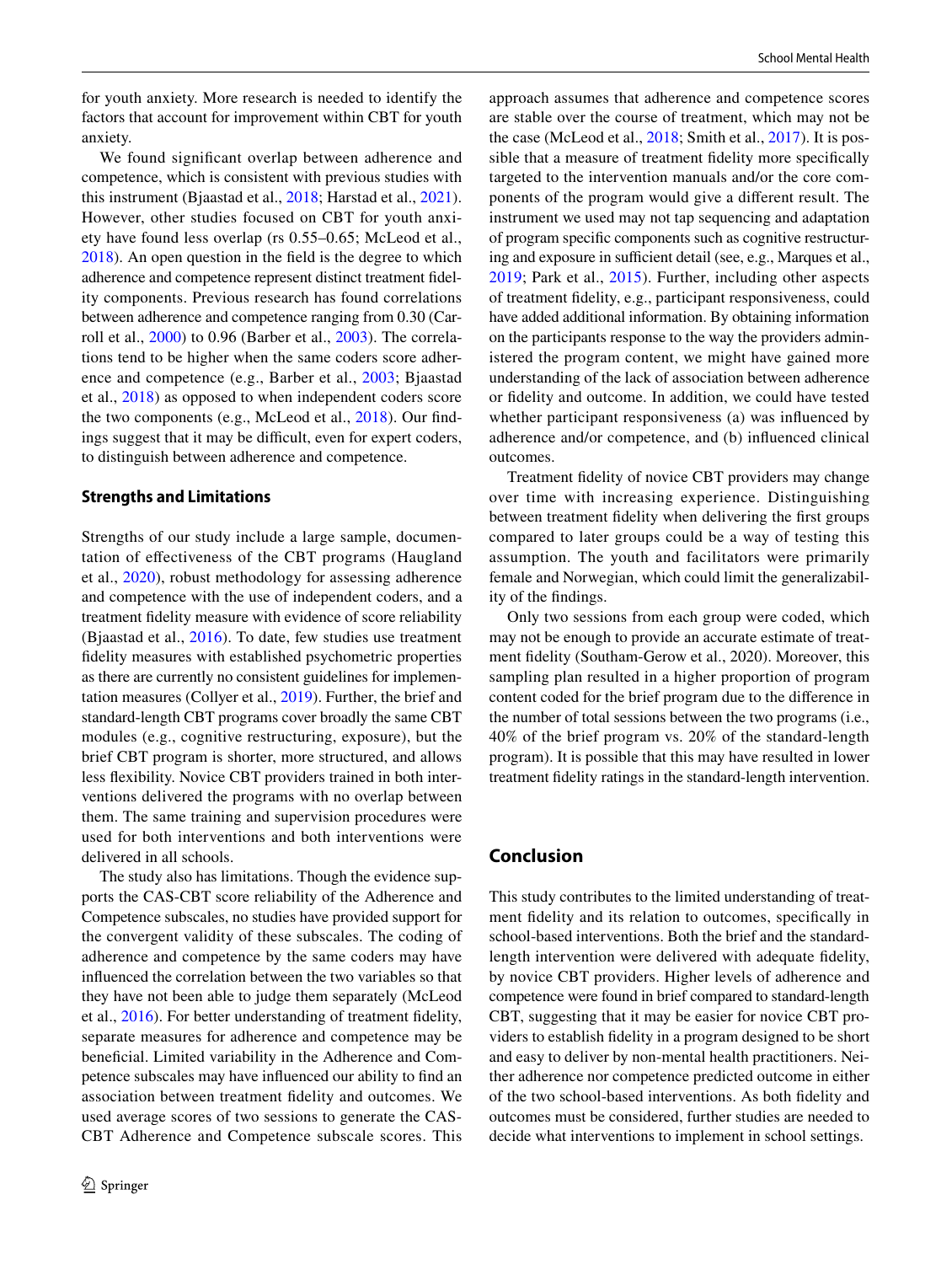**Acknowledgements** We are grateful to the school health services that participated in the project and the group leaders who administered the interventions and data collection. We want to express our deep gratitude to the adolescents and parents who took part in this study.

**Funding** Open access funding provided by NORCE Norwegian Research Centre AS. This work was supported by The Western Norway Health Authority (grant number 912026); the Norwegian Research Council (grant number 229020), the U.S.-Norway Fulbright Foundation and the Regional Centre for Child and Youth Mental Health and Child Welfare, NORCE Norwegian Research Centre. Funders were not involved in the research.

# **Declarations**

**Conflict of interest** Dr. Raknes has received royalties and compensation from sales for the self-help material in the Vaag program (the Psychological First Aid kit). Dr. Ron Rapee is the author of Cool Kids program but receives no royalties. The remaining authors report no conficts of interest.

**Ethical Approval** All procedures performed in studies involving human participants were in accordance with the ethical standards of the Regional Committee for Medical and Health Research Ethics (2013/2331) and with the 1964 Declaration of Helsinki and its later amendments or comparable ethical standards.

**Consent to Participate and for Publication** Informed consent was obtained from all participants in the study. Specifcally, informant consent and participant assent were obtained from all parents/caretakers and individual participants included in the study.

**Open Access** This article is licensed under a Creative Commons Attribution 4.0 International License, which permits use, sharing, adaptation, distribution and reproduction in any medium or format, as long as you give appropriate credit to the original author(s) and the source, provide a link to the Creative Commons licence, and indicate if changes were made. The images or other third party material in this article are included in the article's Creative Commons licence, unless indicated otherwise in a credit line to the material. If material is not included in the article's Creative Commons licence and your intended use is not permitted by statutory regulation or exceeds the permitted use, you will need to obtain permission directly from the copyright holder. To view a copy of this licence, visit <http://creativecommons.org/licenses/by/4.0/>.

# **References**

- <span id="page-10-1"></span>Angold, A., Costello, E. J., Farmer, E. M. Z., Burns, B. J., & Erkanli, A. (1999). Impaired but undiagnosed. *Journal of the American Academy of Child and Adolescent Psychiatry, 38*(2), 129–137. <https://doi.org/10.1097/00004583-199902000-00011>
- <span id="page-10-10"></span>Arendt, K., Hougaard, E., & Thastum, M. (2014). Psychometric properties of the child and parent versions of Spence children's anxiety scale in a Danish community and clinical sample. *Journal of Anxiety Disorders, 28*(8), 947–956. [https://doi.org/10.1016/j.](https://doi.org/10.1016/j.janxdis.2014.09.021) [janxdis.2014.09.021](https://doi.org/10.1016/j.janxdis.2014.09.021)
- <span id="page-10-0"></span>Balazs, J., Miklosi, M., Kereszteny, A., Hoven, C. W., Carli, V., Wasserman, C., Apter, A., Bobes, J., Brunner, R., Cosman, D., Cotter, P., Haring, C., Iosue, M., Kaess, M., Kahn, J. P., Keeley, H., Marusic, D., Postuvan, V., Resch, F., … Wasserman, D. (2013). Adolescent subthreshold-depression and anxiety: psychopathology,

functional impairment and increased suicide risk. *Journal of Child Psychology and Psychiatry, 54*(6), 670–677. [https://doi.org/10.](https://doi.org/10.1111/jcpp.12016) [1111/jcpp.12016](https://doi.org/10.1111/jcpp.12016)

- <span id="page-10-11"></span>Barber, J. P., Liese, B. S., & Abrams, M. J. (2003). Development of the cognitive therapy adherence and competence scale. *Psychotherapy Research, 13*(2), 205–221. <https://doi.org/10.1093/ptr/kpg019>
- <span id="page-10-6"></span>Becker, E. M., Becker, K. D., & Ginsburg, G. S. (2012). Modular cognitive behavioral therapy for youth with anxiety disorders: A closer look at the use of specifc modules and their relation to treatment process and response. *School Mental Health, 4*(4), 243–253.<https://doi.org/10.1007/s12310-012-9080-2>
- <span id="page-10-2"></span>Bennett-Levy, J., Richards, D., Farrand, P., Christensen, H., Grifths, K., Kavanagh, D., Klein, B., Lau, M. A., Proudfoot, J., Ritterband, L., White, J., & Williams, C. (2010). *Oxford guide to low intensity CBT interventions*. Oxford University Press.
- <span id="page-10-8"></span>Bjaastad, J. F., Haugland, B. S. M., Fjermestad, K. W., Torsheim, T., Havik, O. E., Heiervang, E. R., & Ost, L. G. (2016). Competence and adherence scale for cognitive behavioral therapy (CAS-CBT) for anxiety disorders in youth: Psychometric properties. *Psychological Assessment, 28*(8), 908–916. [https://doi.org/10.1037/pas00](https://doi.org/10.1037/pas0000230) [00230](https://doi.org/10.1037/pas0000230)
- <span id="page-10-5"></span>Bjaastad, J. F., Wergeland, G. J. H., Haugland, B. S. M., Gjestad, R., Havik, O. E., Heiervang, E. R., & Ost, L. G. (2018). Do clinical experience, formal cognitive behavioural therapy training, adherence, and competence predict outcome in cognitive behavioural therapy for anxiety disorders in youth? *Clinical Psychology & Psychotherapy*. <https://doi.org/10.1002/cpp.2321>
- <span id="page-10-7"></span>Caron, E. B., Drake, K. L., Stewart, C. E., Muggeo, M. A., & Ginsburg, G. S. (2020). Intervention adherence and self-efficacy as predictors of child outcomes in school nurse-delivered interventions for anxiety. *The Journal of School Nursing*. [https://doi.org/10.1177/](https://doi.org/10.1177/1059840520925522) [1059840520925522](https://doi.org/10.1177/1059840520925522)
- <span id="page-10-15"></span>Carroll, K. M., Nich, C., Sifry, R. L., Nuro, K. F., Frankforter, T. L., Ball, S. A., Fenton, L., & Rounsaville, B. J. (2000). A general system for evaluating therapist adherence and competence in psychotherapy research in the addictions. *Drug and Alcohol Dependence, 57*(3), 225–238. [https://doi.org/10.1016/S0376-8716\(99\)00049-6](https://doi.org/10.1016/S0376-8716(99)00049-6)
- <span id="page-10-14"></span>Chiu, A. W., McLeod, B. D., Har, K., & Wood, J. J. (2009). Childtherapist alliance and clinical outcomes in cognitive behavioral therapy for child anxiety disorders. *Journal of Child Psychology and Psychiatry, 50*(6), 751–758. [https://doi.org/10.1111/j.1469-](https://doi.org/10.1111/j.1469-7610.2008.01996.x) [7610.2008.01996.x](https://doi.org/10.1111/j.1469-7610.2008.01996.x)
- <span id="page-10-3"></span>Chorpita, B. F., & Daleiden, E. L. (2014). Structuring the collaboration of science and service in pursuit of a shared vision. *Journal of Clinical Child and Adolescent Psychology, 43*(2), 323–338. <https://doi.org/10.1080/15374416.2013.828297>
- <span id="page-10-12"></span>Cicchetti, D. V. (1994). Guidelines, criteria, and rules of thumb for evaluating normed and standardized assessment instruments in psychology. *Psychological Assessment*. [https://doi.org/10.1037/](https://doi.org/10.1037/1040-3590.6.4.284) [1040-3590.6.4.284](https://doi.org/10.1037/1040-3590.6.4.284)
- <span id="page-10-4"></span>Collyer, H., Eisler, I., & Woolgar, M. (2019). Systematic literature review and meta-analysis of the relationship between adherence, competence and outcome in psychotherapy for children and adolescents. *European Child and Adolescent Psychiatry*. [https://doi.](https://doi.org/10.1007/s00787-018-1265-2) [org/10.1007/s00787-018-1265-2](https://doi.org/10.1007/s00787-018-1265-2)
- <span id="page-10-9"></span>Currie, C., Molcho, M., Boyce, W., Holstein, B., Torsheim, T., & Richter, M. (2008). Researching health inequalities in adolescents: the development of the Health Behaviour in School-Aged Children (HBSC) family affluence scale. *Social Science and Medicine*, *66*(6), 1429–1436. [https://doi.org/10.1016/j.socscimed.2007.11.](https://doi.org/10.1016/j.socscimed.2007.11.024) [024](https://doi.org/10.1016/j.socscimed.2007.11.024)
- <span id="page-10-13"></span>Durlak, J. A., & DuPre, E. P. (2008). Implementation matters: A review of research on the infuence of implementation on program outcomes and the factors afecting implementation. *American Journal of Community Psychology, 41*(3–4), 327–350. [https://doi.org/](https://doi.org/10.1007/s10464-008-9165-0) [10.1007/s10464-008-9165-0](https://doi.org/10.1007/s10464-008-9165-0)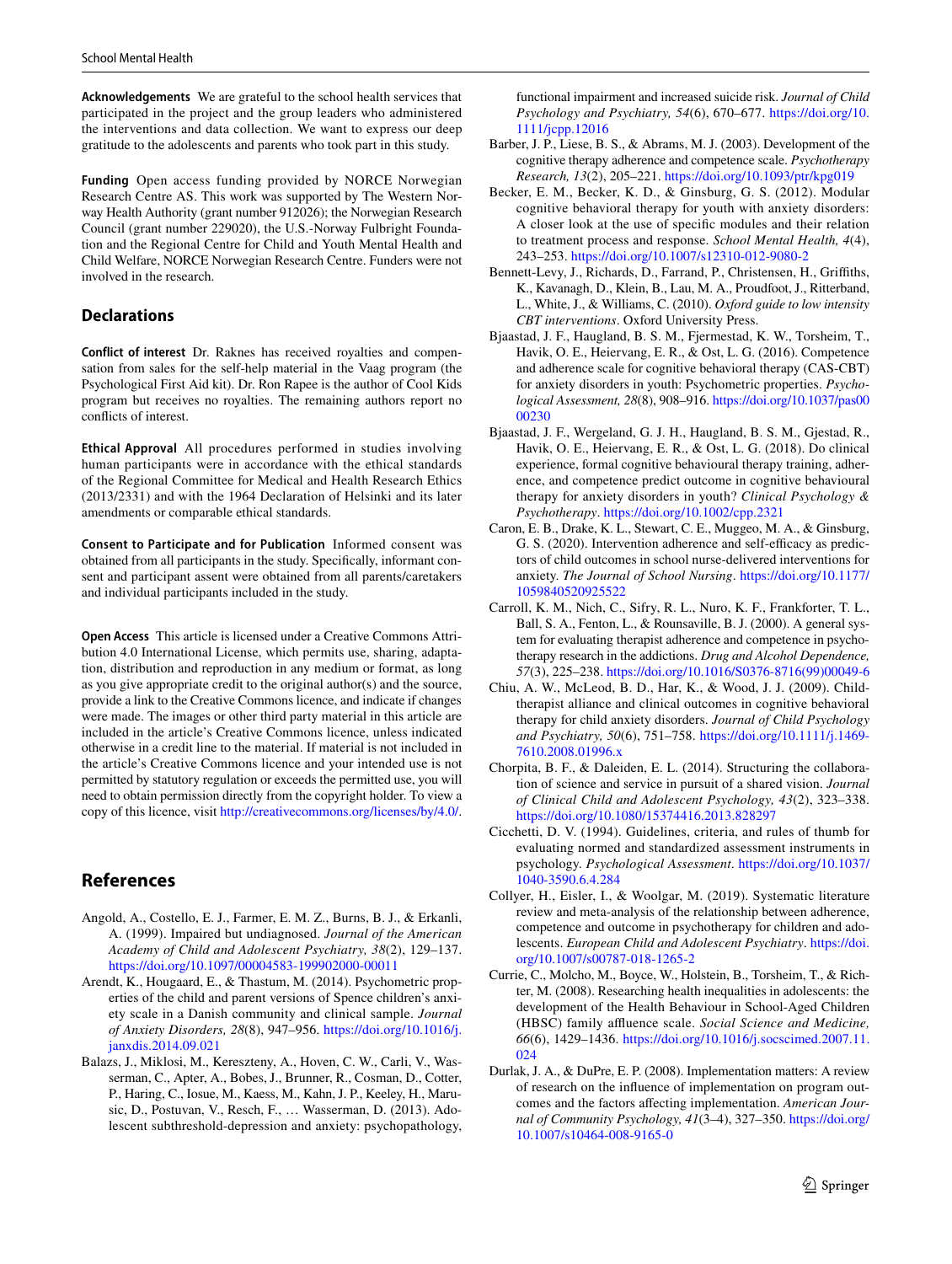- <span id="page-11-20"></span>Ferguson, C. J. (2009). An efect size primer: A guide for clinicians and researchers. *Professional Psychology: Research and Practice, 40*(5), 532–538.<https://doi.org/10.1037/a0015808>
- <span id="page-11-18"></span>Ferron, J. M., Hiogarty, K. Y., Dedrick, R. F., Hess, M. R., Niles, J. D., & Kromrey, J. D. (2008). Reporting results from multilevel analyses. In A. A. O'Connell & D. B. McCoach (Eds.), *Multilevel modeling of educatinal data* (pp. 391–426). Information Age Publishing.
- <span id="page-11-13"></span>Fjermestad, K. W., Wergeland, G. J., Rogde, A., Bjaastad, J. F., Heiervang, E., & Haugland, B. S. M. (2020). School-based targeted prevention compared to specialist mental health treatment for youth anxiety. *Child and Adolescent Mental Health*. [https://doi.](https://doi.org/10.1111/camh.12366) [org/10.1111/camh.12366](https://doi.org/10.1111/camh.12366)
- <span id="page-11-9"></span>Garner, B. R., Godley, S. H., Dennis, M. L., Hunter, B. D., Bair, C. M., & Godley, M. D. (2012). Using pay for performance to improve treatment implementation for adolescent substance use disorders: Results from a cluster randomized trial. *Archives of Pediatrics and Adolescent Medicine , 166*(10), 938–944. [https://doi.org/10.1001/](https://doi.org/10.1001/archpediatrics.2012.802) [archpediatrics.2012.802](https://doi.org/10.1001/archpediatrics.2012.802)
- <span id="page-11-10"></span>Ginsburg, G. S., Becker, K. D., Drazdowski, T. K., & Tein, J.-Y. (2012). Treating anxiety disorders in inner city schools: Results from a pilot randomized controlled trial comparing CBT and usual care. *Child and Youth Care Forum, 41*(1), 1–19. [https://doi.org/10.](https://doi.org/10.1007/s10566-011-9156-4) [1007/s10566-011-9156-4](https://doi.org/10.1007/s10566-011-9156-4)
- <span id="page-11-21"></span>Ginsburg, G. S., Drake, K. L., Muggeo, M. A., Stewart, C. E., Pikulski, P. J., Zheng, D., & Harel, O. (2019). A pilot RCT of a school nurse delivered intervention to reduce student anxiety. *J Clin Child Adolesc Psychol*. <https://doi.org/10.1080/15374416.2019.1630833>
- <span id="page-11-17"></span>Harstad, S., Bjaastad, J. F., Hjemdal, O., Compton, S., Waaktaar, T., & Aalberg, M. (2021). Competence and Adherence Scale for Cognitive Behavioural Therapy (CAS-CBT) for anxiety disorders in youth: reliability and factor structure. *Behav Cogn Psychother*. <https://doi.org/10.1017/S1352465821000217>
- <span id="page-11-6"></span>Hartnett, D., Carr, A., & Sexton, T. (2016). The effectiveness of functional family therapy in reducing adolescent mental health risk and family adjustment difficulties in an irish context. Fam Pro*cess, 55*(2), 287–304. <https://doi.org/10.1111/famp.12195>
- <span id="page-11-1"></span>Haugland, B. S. M., Haaland, A. T., Baste, V., Bjaastad, J. F., Hoffart, A., Rapee, R. M., Raknes, S., Himle, J. A., Husabo, E., & Wergeland, G. J. (2020). Efectiveness of brief and standard schoolbased cognitive-behavioral interventions for adolescents with anxiety: A randomized non-inferiority study. *J Am Acad Child Adolesc Psychiatry*.<https://doi.org/10.1016/j.jaac.2019.12.003>
- <span id="page-11-11"></span>Haugland, B. S. M., Raknes, S., Haaland, A. T., Wergeland, G. J., Bjaastad, J. F., Baste, V., Himle, J., Rapee, R., & Hoffart, A. (2017). School-based cognitive behavioral interventions for anxious youth: Study protocol for a randomized controlled trial. *Trials, 18*(1), 100.<https://doi.org/10.1186/s13063-017-1831-9>
- <span id="page-11-7"></span>Heywood, C., & Fergusson, D. (2016). A pilot study of functional family therapy in New Zealand. *New Zealand Journal of Psychology, 45*(3), 12–22.
- <span id="page-11-5"></span>Hogue, A., Henderson, C. E., Dauber, S., Barajas, P. C., Fried, A., & Liddle, H. A. (2008). Treatment adherence, competence, and outcome in individual and family therapy for adolescent behavior problems. *Journal of Consulting and Clinical Psychology, 76*(4), 544–555.<https://doi.org/10.1037/0022-006x.76.4.544>
- <span id="page-11-16"></span>Hogue, A., Liddle, H. A., & Rowe, C. (1996). Treatment adherence process research in family therapy: A rationale and some practical guidelines. *Psychotherapy Theory, Research, Practice, Training, 33*(2), 332–345.<https://doi.org/10.1037/0033-3204.33.2.332>
- <span id="page-11-22"></span>Husabo, E., Haugland, B. S. M., McLeod, B. D., Ogden, T., Rapee, R. M., & Wergeland, G. J. (2020). Does school-based recruitment for anxiety interventions reach youth not otherwise identified? A comparison between a school-based sample and a clinical sample. *School Mental Health*. [https://doi.org/10.1007/](https://doi.org/10.1007/s12310-019-09357-7) [s12310-019-09357-7](https://doi.org/10.1007/s12310-019-09357-7)
- <span id="page-11-14"></span>Johnsen, D. B., Arendt, K., & Thastum, M. (2019). The efficacy of manualized Cognitive Behavior Therapy conducted by studenttherapists treating Danish youths with anxiety using a benchmark comparison. *Scandinavian Journal of Child and Adolescent Psychiatry and Psychology, 7*, 68–80.
- <span id="page-11-3"></span>Kakuma, R., Minas, H., van Ginneken, N., Dal Poz, M. R., Desiraju, K., Morris, J. E., Saxena, S., & Scheffler, R. M. (2011). Human resources for mental health care: Current situation and strategies for action. *Lancet, 378*(9803), 1654–1663. [https://doi.org/10.](https://doi.org/10.1016/S0140-6736(11)61093-3) [1016/S0140-6736\(11\)61093-3](https://doi.org/10.1016/S0140-6736(11)61093-3)
- <span id="page-11-15"></span>Kilburn, T. R., Sorensen, M. J., Thastum, M., Rapee, R. M., Rask, C. U., Arendt, K. B., & Thomsen, P. H. (2019). Group-based cognitive behavioural therapy for anxiety disorder in children with autism spectrum disorder: A feasibility study. *Nordic Journal of Psychiatry, 73*(4–5), 273–280. [https://doi.org/10.1080/08039488.](https://doi.org/10.1080/08039488.2019.1622153) [2019.1622153](https://doi.org/10.1080/08039488.2019.1622153)
- <span id="page-11-2"></span>Langley, A. K., Nadeem, E., Kataoka, S. H., Stein, B. D., & Jaycox, L. H. (2010). Evidence-based mental health programs in schools: Barriers and facilitators of successful implementation. *School Ment Health, 2*(3), 105–113. [https://doi.org/10.1007/](https://doi.org/10.1007/s12310-010-9038-1) [s12310-010-9038-1](https://doi.org/10.1007/s12310-010-9038-1)
- <span id="page-11-23"></span>Lerner, M. D., McLeod, B. D., & Mikami, A. Y. (2013). Preliminary evaluation of an observational measure of group cohesion for group psychotherapy. *Journal of Clinical Psychology, 69*(3), 191–208.<https://doi.org/10.1002/jclp.21933>
- <span id="page-11-8"></span>Liber, J. M., McLeod, B. D., Van Widenfelt, B. M., Goedhart, A. W., van der Leeden, A. J. M., Utens, E. M. W. J., & Trefers, P. D. A. (2010). Examining the relation between the therapeutic alliance, treatment adherence, and outcome of cognitive behavioral therapy for children with anxiety disorders. *Behavior Therapy, 41*(2), 172–186.<https://doi.org/10.1016/j.beth.2009.02.003>
- <span id="page-11-19"></span>Lorah, J. (2018). Effect size measures for multilevel models: Definition, interpretation, and TIMSS example. *Large-scale Assessments in Education*. <https://doi.org/10.1186/s40536-018-0061-2>
- <span id="page-11-24"></span>Luong, H. K., Drummond, S. P. A., & Norton, P. J. (2021). Can you see what I see? A comparison of client and observer perspectives of the alliance and group cohesion in CBT. *Cognitive Behaviour Therapy*. <https://doi.org/10.1080/16506073.2021.1898463>
- <span id="page-11-12"></span>Lyneham, H. J., Sburlati, E. S., Abbott, M. J., Rapee, R. M., Hudson, J. L., Tolin, D. F., & Carlson, S. E. (2013). Psychometric properties of the Child Anxiety Life Interference Scale (CALIS). *Journal of Anxiety Disorders, 27*(7), 711–719. [https://doi.org/10.1016/j.](https://doi.org/10.1016/j.janxdis.2013.09.008) [janxdis.2013.09.008](https://doi.org/10.1016/j.janxdis.2013.09.008)
- <span id="page-11-0"></span>Lyon, A. R., & Bruns, E. J. (2019). From evidence to impact: Joining our best school mental health practices with our best implementation strategies. *School Mental Health: A Multidisciplinary Research and Practice Journal*. [https://doi.org/10.1007/](https://doi.org/10.1007/s12310-018-09306-w) [s12310-018-09306-w](https://doi.org/10.1007/s12310-018-09306-w)
- <span id="page-11-4"></span>Lyon, A. R., & Koerner, K. (2016). User-centered design for psychosocial intervention development and implementation. *Clinical Psychology: Science and Practice, 23*(2), 180–200.
- <span id="page-11-27"></span>Marques, L., Valentine, S. E., Kaysen, D., Mackintosh, M. A., Dixon De Silva, L. E., Ahles, E. M., Youn, S. J., Shtasel, D. L., Simon, N. M., & Wiltsey-Stirman, S. (2019). Provider fdelity and modifcations to cognitive processing therapy in a diverse community health clinic: Associations with clinical change. *J Consult Clin Psychol, 87*(4), 357–369.<https://doi.org/10.1037/ccp0000384>
- <span id="page-11-26"></span>McLeod, B. D., Southam-Gerow, M. A., Rodriguez, A., Quinoy, A. M., Arnold, C. C., Kendall, P. C., & Weisz, J. R. (2016). Development and initial psychometrics for a therapist competence instrument for CBT for youth anxiety. *J Clin Child Adolesc Psychol*. [https://](https://doi.org/10.1080/15374416.2016.1253018) [doi.org/10.1080/15374416.2016.1253018](https://doi.org/10.1080/15374416.2016.1253018)
- <span id="page-11-25"></span>McLeod, B. D., Southam-Gerow, M. A., Rodriguez, A., Quinoy, A. M., Arnold, C. C., Kendall, P. C., & Weisz, J. R. (2018). Development and initial psychometrics for a therapist competence instrument for CBT for youth anxiety. *Journal of Clinical Child and*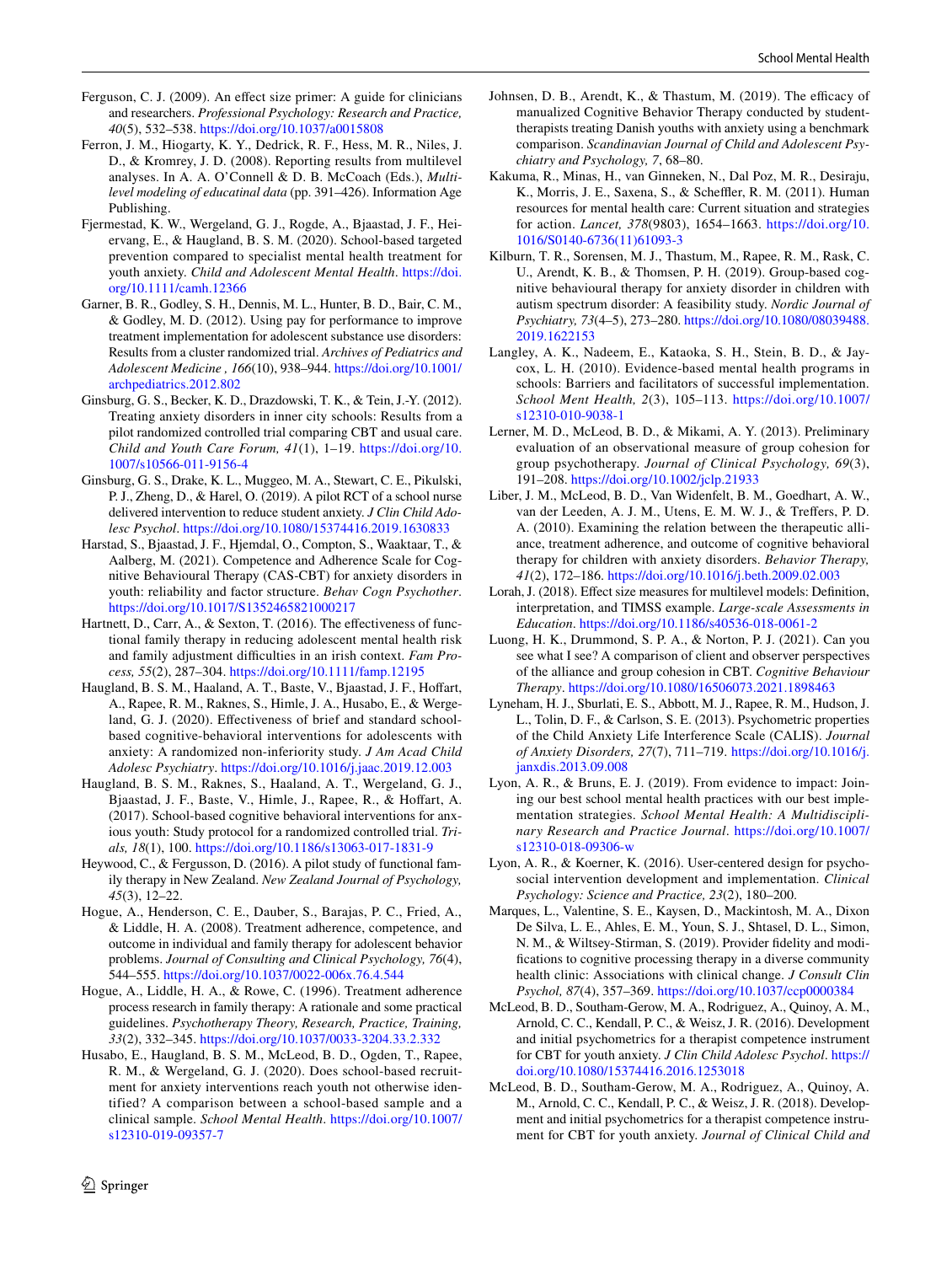*Adolescent Psychology, 47*(1), 47–60. [https://doi.org/10.1080/](https://doi.org/10.1080/15374416.2016.1253018) [15374416.2016.1253018](https://doi.org/10.1080/15374416.2016.1253018)

- <span id="page-12-13"></span>Mellin, E. A., Anderson-Butcher, D., & Bronstein, L. (2011). Strengthening interprofessional team collaboration: Potential roles for school mental health professionals. *Advances in School Mental Health Promotion, 4*(2), 51–61.
- <span id="page-12-18"></span>Mifsud, C., & Rapee, R. M. (2005). Early intervention for childhood anxiety in a school setting: Outcomes for an economically disadvantaged population. *Journal of the American Academy of Child and Adolescent Psychiatry, 44*(10), 996–1004. [https://doi.org/10.](https://doi.org/10.1097/01.chi.0000173294.13441.87) [1097/01.chi.0000173294.13441.87](https://doi.org/10.1097/01.chi.0000173294.13441.87)
- <span id="page-12-4"></span>Muggeo, M. A., Stewart, C. E., Drake, K. L., & Ginsburg, G. S. (2017). A school nurse-delivered intervention for anxious children: An open trial. *School Mental Health, 9*(2), 157–171. [https://doi.org/](https://doi.org/10.1007/s12310-017-9211-x) [10.1007/s12310-017-9211-x](https://doi.org/10.1007/s12310-017-9211-x)
- <span id="page-12-17"></span>Mychailyszyn, M. P. (2017). "Cool" youth: A systematic review and comprehensive meta-analytic synthesis of data from the cool kids family of intervention programs. *Canadian Psychology-Psychologie Canadienne, 58*(2), 105–115. [https://doi.org/10.1037/cap00](https://doi.org/10.1037/cap0000101) [00101](https://doi.org/10.1037/cap0000101)
- <span id="page-12-19"></span>Nauta, M. H., Scholing, A., Rapee, R. M., Abbott, M., Spence, S. H., & Waters, A. (2004). A parent-report measure of children's anxiety: Psychometric properties and comparison with child-report in a clinic and normal sample. *Behaviour Research and Therapy, 42*(7), 813–839. [https://doi.org/10.1016/s0005-7967\(03\)00200-6](https://doi.org/10.1016/s0005-7967(03)00200-6)
- <span id="page-12-20"></span>Olofsdotter, S., Sonnby, K., Vadlin, S., Furmark, T., & Nilsson, K. W. (2016). Assessing adolescent anxiety in general psychiatric care: diagnostic accuracy of the swedish self-report and parent versions of the spence children's anxiety scale. *Assessment, 23*(6), 744–757.<https://doi.org/10.1177/1073191115583858>
- <span id="page-12-12"></span>Overbeek, M. M., de Schipper, J. C., Lamers-Winkelman, F., & Schuengel, C. (2013). Effectiveness of specific factors in community-based intervention for child-witnesses of interparental violence: A randomized trial. *Child Abuse Negl, 37*(12), 1202–1214. <https://doi.org/10.1016/j.chiabu.2013.07.007>
- <span id="page-12-29"></span>Park, A. L., Chorpita, B. F., Regan, J., Weisz, J. R., & Research Network on Youth Mental. (2015). Integrity of evidence-based practice: Are providers modifying practice content or practice sequencing? *Adm Policy Ment Health, 42*(2), 186–196. [https://](https://doi.org/10.1007/s10488-014-0559-z) [doi.org/10.1007/s10488-014-0559-z](https://doi.org/10.1007/s10488-014-0559-z)
- <span id="page-12-7"></span>Perepletchikova, F., Treat, T. A., & Kazdin, A. E. (2007). Treatment integrity in psychotherapy research: Analysis of the studies and examination of the associated factors. *Journal of Consulting and Clinical Psychology, 75*(6), 829–841. [https://doi.org/10.1037/](https://doi.org/10.1037/0022-006X.75.6.829) [0022-006X.75.6.829](https://doi.org/10.1037/0022-006X.75.6.829)
- <span id="page-12-0"></span>Pine, D. S. (2007). Research review: A neuroscience framework for pediatric anxiety disorders. *Journal of Child Psychology and Psychiatry, 48*(7), 631–648. [https://doi.org/10.1111/j.1469-7610.](https://doi.org/10.1111/j.1469-7610.2007.01751.x) [2007.01751.x](https://doi.org/10.1111/j.1469-7610.2007.01751.x)
- <span id="page-12-11"></span>Podell, J. L., Kendall, P. C., Gosch, E. A., Compton, S. N., March, J. S., Albano, A. M., Rynn, M. A., Walkup, J. T., Sherrill, J. T., Ginsburg, G. S., Keeton, C. P., Birmaher, B., & Piacentini, J. C. (2013). Therapist factors and outcomes in CBT for anxiety in youth. *Professional Psychology-Research and Practice, 44*(2), 89–98. <https://doi.org/10.1037/a0031700>
- <span id="page-12-5"></span>Proctor, E., Silmere, H., Raghavan, R., Hovmand, P., Aarons, G., Bunger, A., Grifey, R., & Hensley, M. (2011). Outcomes for implementation research: Conceptual distinctions, measurement challenges, and research agenda. *Administration and Policy in Mental Health and Mental Health Services Research, 38*(2), 65–76.
- <span id="page-12-14"></span>Raknes, S., Haaland, A. T., Haugland, B. S. M., Wergeland, G. J., Bjastad, J. F., Rogde, A. H., & Hofart, A. (2015). *Et gruppetilbud for ungdom som vil tørre mer. [Groups for adolescents who would like to be braver]*. RKBU Vest.
- <span id="page-12-22"></span>Raknes, S., Pallesen, S., Bjaastad, J. F., Wergeland, G. J., Hoffart, A., Dyregrov, K., Haland, A. T., & Haugland, B. S. M. (2017). Negative life events, social support, and self-efficacy in anxious adolescents. *Psychological Reports, 120*(4), 609–626. [https://doi.org/](https://doi.org/10.1177/0033294117699820) [10.1177/0033294117699820](https://doi.org/10.1177/0033294117699820)
- <span id="page-12-15"></span>Rapee, R. M., Lyneham, H. J., Schniering, C. A., Wuthrich, V., Abbott, M. A., Hudson, J. L., & Wignal, A. (2006). *The cool kids child and adolescent anxiety program therapist manual (School Version)*. Macquire University.
- <span id="page-12-9"></span>Rapley, H. A., & Loades, M. E. (2018). A systematic review exploring therapist competence, adherence, and therapy outcomes in individual CBT for children and young people. *Psychother Res*. <https://doi.org/10.1080/10503307.2018.1464681>
- <span id="page-12-2"></span>Rasmussen, L.-M.P., Patras, J., Neumer, S.-P., Adolfsen, F., Martinsen, K. D., Holen, S., Sund, A. M., & Martinussen, M. (2019). Facilitators and barriers to the implementation of EMOTION: An indicated intervention for young schoolchildren. *Scandinavian Journal of Educational Research*. [https://doi.org/10.1080/00313](https://doi.org/10.1080/00313831.2019.1596976) [831.2019.1596976](https://doi.org/10.1080/00313831.2019.1596976)
- <span id="page-12-26"></span>Reardon, T., Harvey, K., Young, B., O'Brien, D., & Creswell, C. (2018). Barriers and facilitators to parents seeking and accessing professional support for anxiety disorders in children: Qualitative interview study. *European Child and Adolescent Psychiatry*. <https://doi.org/10.1007/s00787-018-1107-2>
- <span id="page-12-24"></span>Rosenthal, R., & Rosnow, R. L. (1984). *Essentials of behavioral research: Methods and data analysis*. McGraw-Hill.
- <span id="page-12-25"></span>Schafer, J. L., & Graham, J. W. (2002). Missing data: Our view of the state of the art. *Psychological Methods, 7*(2), 147–177. [https://doi.](https://doi.org/10.1037/1082-989X.7.2.147) [org/10.1037/1082-989X.7.2.147](https://doi.org/10.1037/1082-989X.7.2.147)
- <span id="page-12-6"></span>Schoenwald, S. K., Garland, A. F., Chapman, J. E., Frazier, S. L., Sheidow, A. J., & Southam-Gerow, M. A. (2011). Toward the effective and efficient measurement of implementation fidelity. Adminis*tration and Policy in Mental Health and Mental Health Services Research, 38*(1), 32–43.
- <span id="page-12-27"></span>Selig, J. P., & Little, T. D. (2012). Autoregressive and cross-lagged panel analysis for longitudinal data. In *Handbook of developmental research methods* (pp. 265–278). The Guilford Press.
- <span id="page-12-23"></span>Shrout, P. E., & Fleiss, J. L. (1979). Intraclass correlations—uses in assessing rater reliability. *Psychological Bulletin, 86*(2), 420–428.
- <span id="page-12-28"></span>Smith, M. M., McLeod, B. D., Southam-Gerow, M. A., Jensen-Doss, A., Kendall, P. C., & Weisz, J. R. (2017). Does the delivery of CBT for youth anxiety difer across research and practice settings? *Behavior Therapy, 48*(4), 501–516. [https://doi.org/10.1016/j.beth.](https://doi.org/10.1016/j.beth.2016.07.004) [2016.07.004](https://doi.org/10.1016/j.beth.2016.07.004)
- <span id="page-12-8"></span>Southam-Gerow, M. A., Chapman, J. E., Martinez, R. G., McLeod, B. D., Hogue, A., Weisz, J. R., & Kendall, P. C. (2021). Are therapist adherence and competence related to clinical outcomes in cognitive-behavioral treatment for youth anxiety? *J Consult Clin Psychol, 89*(3), 188–199.<https://doi.org/10.1037/ccp0000538>
- <span id="page-12-16"></span>Spence, S. H. (1998). A measure of anxiety symptoms among children. *Behaviour Research and Therapy, 36*(5), 545–566.
- <span id="page-12-1"></span>Stoll, R. D., Pina, A. A., & Schleider, J. (2020). Brief, non-pharmacological, interventions for pediatric anxiety: Meta-analysis and evidence base status. *J Clin Child Adolesc Psychol*. [https://doi.](https://doi.org/10.1080/15374416.2020.1738237) [org/10.1080/15374416.2020.1738237](https://doi.org/10.1080/15374416.2020.1738237)
- <span id="page-12-10"></span>Webb, C. A., DeRubeis, R. J., & Barber, J. P. (2010). Therapist adherence/competence and treatment outcome: A meta-analytic review. *J Consult Clin Psychol, 78*(2), 200–211. [https://doi.org/10.1037/](https://doi.org/10.1037/a0018912) [a0018912](https://doi.org/10.1037/a0018912)
- <span id="page-12-3"></span>Weist, M. D., Bruns, E. J., Whitaker, K., Wei, Y., Kutcher, S., Larsen, T., Holsen, I., Cooper, J. L., Geroski, A., & Short, K. H. (2017). School mental health promotion and intervention: Experiences from four nations. *School Psychology International, 38*(4), 343– 362.<https://doi.org/10.1177/0143034317695379>
- <span id="page-12-21"></span>Wergeland, G. J., Fjermestad, K. W., Marin, C. E., Haugland, B. S. M., Bjaastad, J. F., Oeding, K., Bjelland, I., Silverman, W. K.,